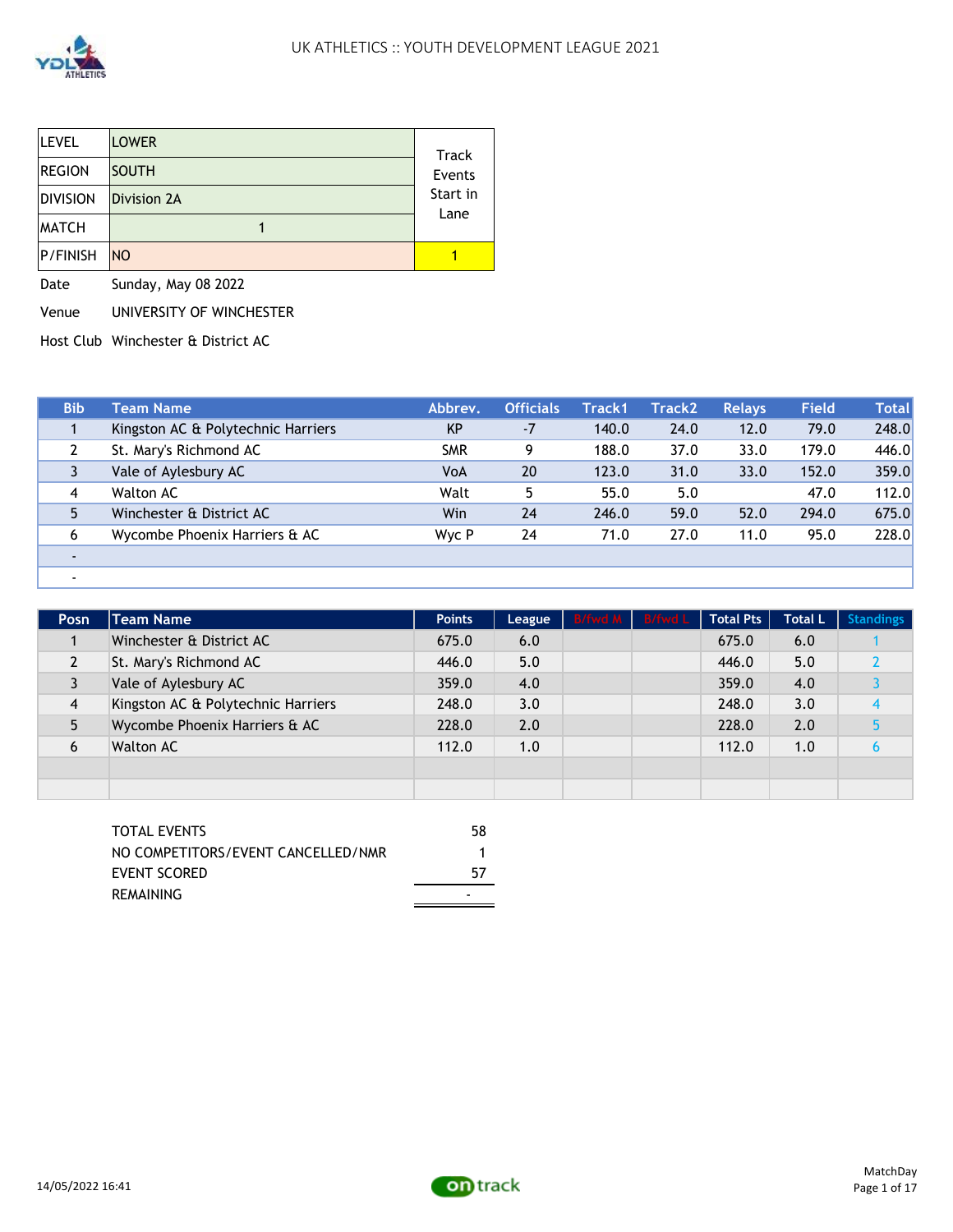

|              |              | 100m U15 Boys A        | Wind       |      |                         |                | 100m U15 Boys B         | Wind       |      |                |
|--------------|--------------|------------------------|------------|------|-------------------------|----------------|-------------------------|------------|------|----------------|
| Posn         |              | No. Athlete            | Club       | Perf | <b>AAA</b>              | Posn           | No. Athlete             | Club       | Perf | <b>AAA</b>     |
| $\mathbf{1}$ | $\mathbf{1}$ | Lawrence FLETCHER      | КP         | 12.1 | 3                       | $\mathbf{1}$   | 11 Freddie SWINCHIN REW | КP         | 12.8 |                |
| 2            | 3            | Ibukun FAMILONI        | VoA        | 12.4 | 4                       | $\overline{2}$ | 55 Felix BOWYER         | Win        | 13.1 |                |
| 3            | 5            | Oliver WYE             | Win        | 12.5 | $\overline{4}$          | 3              | 33 Harry OWEN           | VoA        | 13.7 |                |
| 4            | 4            | <b>Riley BARTON</b>    | Walt       | 12.7 |                         | 4              | 44 Andrew BLANDFORD     | Walt       | 14.6 |                |
| 5            | $\mathbf{2}$ | Daniel MILLS           | <b>SMR</b> | 13.1 |                         | 5              | 22 Ryan MILLS           | <b>SMR</b> | 15.2 |                |
| 6            |              |                        |            |      |                         | 6              |                         |            |      |                |
| 7            |              |                        |            |      |                         | $\overline{7}$ |                         |            |      |                |
| 8            |              |                        |            |      |                         | 8              |                         |            |      |                |
|              |              | 100m NS U15 Boys A     | Wind       |      |                         |                | 100m NS U15 Boys B      | Wind       |      |                |
|              |              | Posn No. Athlete       | Club       | Perf | <b>AAA</b>              |                | Posn No. Athlete        | Club       | Perf | <b>AAA</b>     |
| 1            |              | 11 Leonardo FISCHER    | KP         | 13.0 |                         | $\mathbf{1}$   |                         |            |      |                |
| 2            | 5            | Samuel SMITH           | Win        | 14.9 |                         | $\overline{2}$ |                         |            |      |                |
| 3            |              |                        |            |      |                         | 3              |                         |            |      |                |
| 4            |              |                        |            |      |                         | 4              |                         |            |      |                |
| 5            |              |                        |            |      |                         | 5              |                         |            |      |                |
| 6            |              |                        |            |      |                         | 6              |                         |            |      |                |
| 7            |              |                        |            |      |                         | $\overline{7}$ |                         |            |      |                |
| 8            |              |                        |            |      |                         | 8              |                         |            |      |                |
|              |              | 200m U15 Boys A        | Wind       |      |                         |                | 200m U15 Boys B         | Wind       |      |                |
|              |              | Posn No. Athlete       | Club       | Perf | <b>AAA</b>              |                | Posn No. Athlete        | Club       | Perf | <b>AAA</b>     |
| 1            | $\mathbf{1}$ | Lawrence FLETCHER      | KP         | 25.0 | 4                       | $\mathbf{1}$   | 11 Joe JEMMETT          | КP         | 26.5 |                |
| 2            | 3            | <b>Ibukun FAMILONI</b> | VoA        | 25.3 | 4                       | $\overline{2}$ | 22 Ryan MILLS           | <b>SMR</b> | 31.4 |                |
| 3            | 4            | <b>Riley BARTON</b>    | Walt       | 25.5 | 4                       | 3              |                         |            |      |                |
| 4            | 5            | Oliver WYE             | Win        | 25.6 | $\overline{\mathbf{4}}$ | 4              |                         |            |      |                |
| 5            | 2            | Daniel MILLS           | <b>SMR</b> | 26.0 |                         | 5              |                         |            |      |                |
| 6            | 6            | Joel CROOK             | Wyc P      | 30.0 |                         | 6              |                         |            |      |                |
| 7            |              |                        |            |      |                         | $\overline{7}$ |                         |            |      |                |
| 8            |              |                        |            |      |                         | 8              |                         |            |      |                |
|              |              | 300m U15 Boys A        |            |      |                         |                | 300m U15 Boys B         |            |      |                |
|              |              | Posn No. Athlete       | Club       | Perf | AAA                     |                | Posn No. Athlete        | Club       | Perf | <b>AAA</b>     |
| $\mathbf{1}$ | $\mathbf{1}$ | Freddie SWINCHIN REW   | KP         | 40.7 | $\overline{4}$          | $\mathbf{1}$   | 11 Otto DE JONG         | KP         | 41.4 | $\overline{4}$ |
| 2            | 5            | Zac REYNOLDS           | Win        | 43.6 |                         | $\overline{2}$ | 55 Joel STANTON         | Win        | 43.2 |                |
| 3            | 4            | <b>Josh PARR</b>       | Walt       | 44.5 |                         | 3              | 33 Matthew BINKS        | VoA        | 44.9 |                |
| 4            | 3            | <b>Elliot CORKE</b>    | VoA        | 46.6 |                         | 4              |                         |            |      |                |
| 5            | 2            | <b>Thomas HEAP</b>     | <b>SMR</b> | 50.7 |                         | 5              |                         |            |      |                |
| 6            |              |                        |            |      |                         | 6              |                         |            |      |                |
| 7            |              |                        |            |      |                         | 7              |                         |            |      |                |
| 8            |              |                        |            |      |                         | 8              |                         |            |      |                |

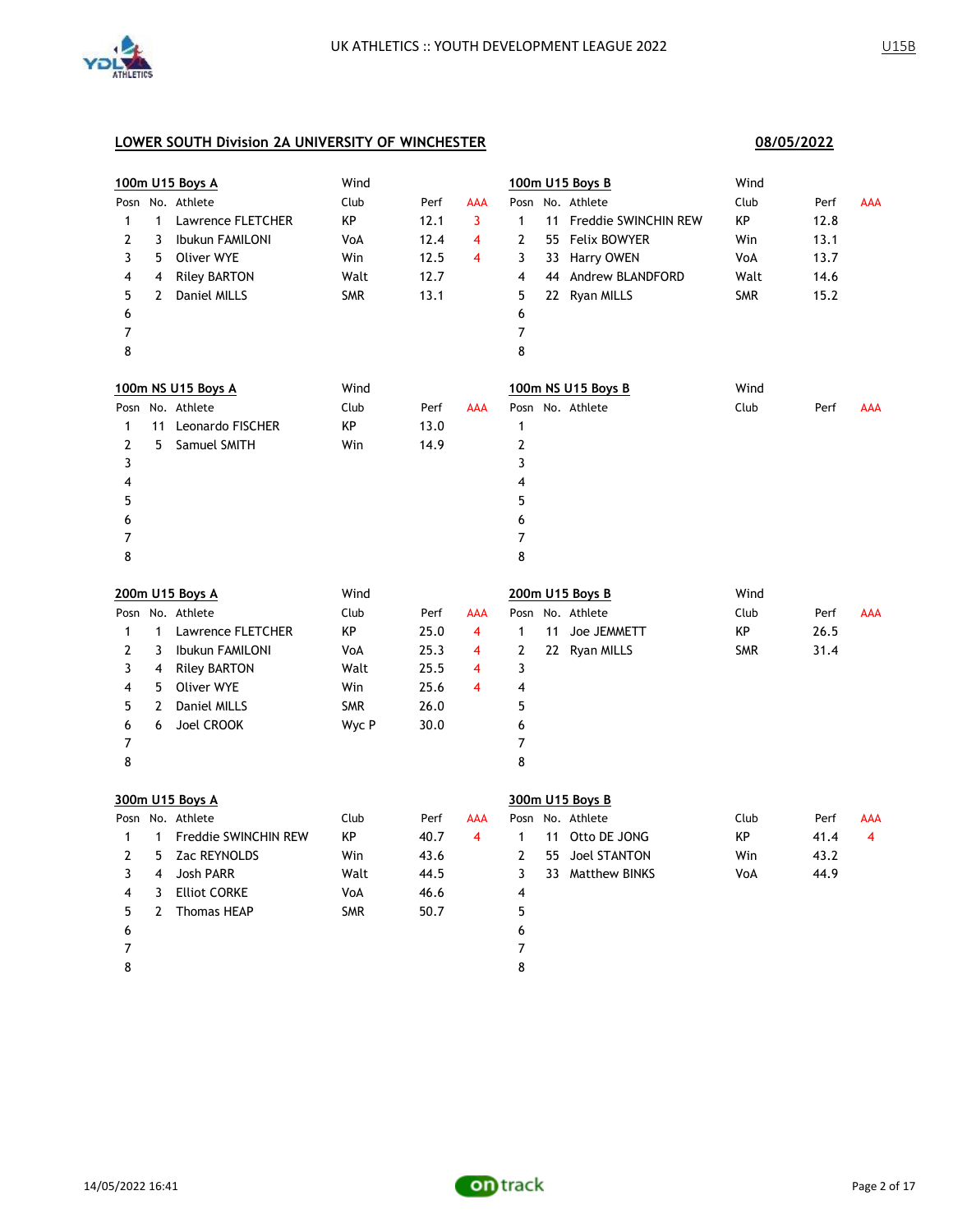

|                |              | 800m U15 Boys A        |            |         |                |                |              | 800m U15 Boys B        |            |         |                |
|----------------|--------------|------------------------|------------|---------|----------------|----------------|--------------|------------------------|------------|---------|----------------|
| Posn           |              | No. Athlete            | Club       | Perf    | <b>AAA</b>     | Posn           |              | No. Athlete            | Club       | Perf    | <b>AAA</b>     |
| 1              | 5            | Zac REYNOLDS           | Win        | 02:20.7 |                | 1              |              | 55 Ethan SKIPWITH      | Win        | 02:23.0 |                |
| 2              | 4            | <b>Toby KIMMINS</b>    | Walt       | 02:22.2 |                | $\mathbf{2}$   |              | 44 Lewis BAINBRIDGE    | Walt       | 02:25.2 |                |
| 3              | $\mathbf{1}$ | Adam CLAUDET           | КP         | 02:25.1 |                | 3              |              | 22 Thomas HEAP         | <b>SMR</b> | 02:47.9 |                |
| 4              |              | 2 William WOODS        | SMR        | 02:29.7 |                | 4              |              | 11 Thomas PERRIN       | KP         | 02:50.5 |                |
| 5              | 3            | <b>Matthew BINKS</b>   | VoA        | 02:38.1 |                | 5              |              |                        |            |         |                |
| 6              |              |                        |            |         |                | 6              |              |                        |            |         |                |
| 7              |              |                        |            |         |                | 7              |              |                        |            |         |                |
| 8              |              |                        |            |         |                | 8              |              |                        |            |         |                |
|                |              | 800m NS U15 Boys A     |            |         |                |                |              | 800m NS U15 Boys B     |            |         |                |
|                |              | Posn No. Athlete       | Club       | Perf    | <b>AAA</b>     |                |              | Posn No. Athlete       | Club       | Perf    | <b>AAA</b>     |
| 1              |              | 55 Seth NOOTT          | Win        | 02:16.6 |                | $\mathbf{1}$   |              |                        |            |         |                |
| 2              | $\mathbf{1}$ | Leonardo FISCHER       | КP         | 02:28.1 |                | $\mathbf{2}$   |              |                        |            |         |                |
| 3              | 5            | Aiden FURBY            | Win        | 02:28.2 |                | 3              |              |                        |            |         |                |
| 4              | 4            | Josh PARR              | Walt       | 02:34.9 |                | 4              |              |                        |            |         |                |
| 5              |              |                        |            |         |                | 5              |              |                        |            |         |                |
| 6              |              |                        |            |         |                | 6              |              |                        |            |         |                |
| 7              |              |                        |            |         |                | 7              |              |                        |            |         |                |
| 8              |              |                        |            |         |                | 8              |              |                        |            |         |                |
|                |              | 1500m U15 Boys A       |            |         |                |                |              | 1500m U15 Boys B       |            |         |                |
|                |              | Posn No. Athlete       | Club       | Perf    | AAA            |                |              | Posn No. Athlete       | Club       | Perf    | <b>AAA</b>     |
| $\mathbf{1}$   | 5.           | <b>Ruben PRICE</b>     | Win        | 04:29.0 | $\overline{3}$ | $\mathbf{1}$   |              | 55 Casper WILSON       | Win        | 04:44.4 | $\overline{4}$ |
| 2              |              | 22 Tom MYTHEN          | <b>SMR</b> | 04:47.3 |                | $\overline{2}$ | $\mathbf{2}$ | Ruben BOUWMEESTER-REID | <b>SMR</b> | 05:01.7 |                |
| 3              | $\mathbf{1}$ | Otto DE JONG           | КP         | 05:00.7 |                | 3              |              | 66 Joel CROOK          | Wyc P      | 05:22.4 |                |
| 4              | 4            | Joshua CHEYNE          | Walt       | 05:04.7 |                | 4              |              |                        |            |         |                |
| 5              | 6            | <b>Edward FAULKNER</b> | Wyc P      | 05:15.2 |                | 5              |              |                        |            |         |                |
| 6              |              |                        |            |         |                | 6              |              |                        |            |         |                |
| 7              |              |                        |            |         |                | 7              |              |                        |            |         |                |
| 8              |              |                        |            |         |                | 8              |              |                        |            |         |                |
|                |              | 80m Hurdles U15 Boys A | Wind       |         |                |                |              | 80m Hurdles U15 Boys B | Wind       |         |                |
|                |              | Posn No. Athlete       | Club       | Perf    | <b>AAA</b>     |                |              | Posn No. Athlete       | Club       | Perf    | <b>AAA</b>     |
| $\mathbf{1}$   | $\mathbf{1}$ | Benn POVEY             | КP         | 13.1    | $\overline{4}$ | $\mathbf{1}$   |              | 55 Joel STANTON        | Win        | 15.1    |                |
| $\overline{2}$ | 5            | Zac REYNOLDS           | Win        | 13.9    |                | $\overline{2}$ |              | 22 Ryan MILLS          | <b>SMR</b> | 17.7    |                |
| 3              | $\mathbf{2}$ | William WOODS          | <b>SMR</b> | 16.5    |                | 3              |              |                        |            |         |                |
| 4              |              |                        |            |         |                | 4              |              |                        |            |         |                |
| 5              |              |                        |            |         |                | 5              |              |                        |            |         |                |
| 6              |              |                        |            |         |                | 6              |              |                        |            |         |                |
| 7              |              |                        |            |         |                | 7              |              |                        |            |         |                |
| 8              |              |                        |            |         |                | 8              |              |                        |            |         |                |

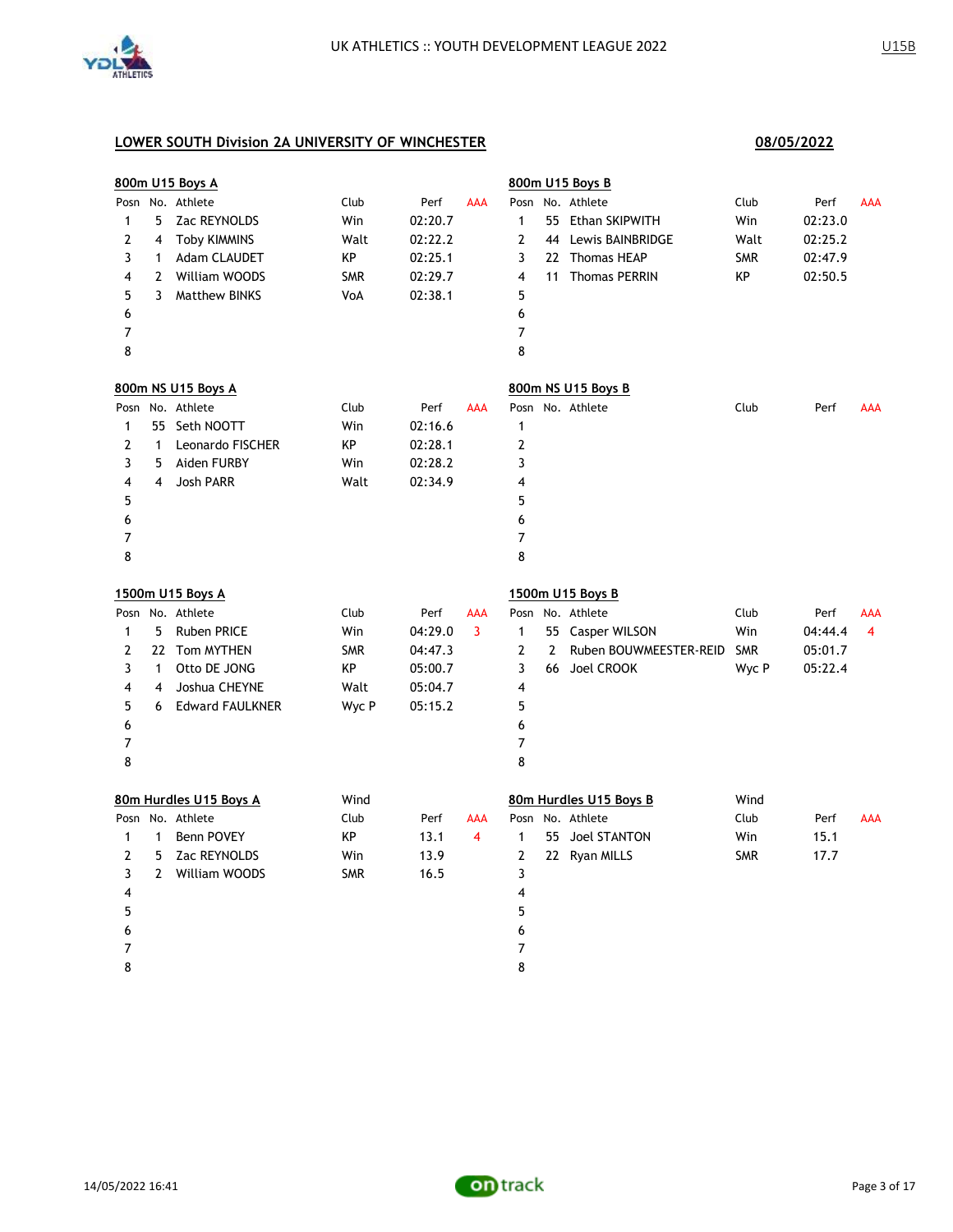

3 4 Andrew BLANDFORD Walt 1.35 4 5 Samuel SMITH Win 1.25 5 6 Ben COUGHLIN Wyc P X

# **Long Jump U15 Boys A Long Jump U15 Boys B** Posn Bib Athlete Club Perf AAA Posn Bib Athlete Club Perf AAA 1 3 Ibukun FAMILONI VoA 5.09 4 1 5 Ethan IMHOFE Win 4.35 2 4 Riley BARTON Walt 4.56 2 2 William WOODS SMR 3.83 3 1 Benn POVEY 6 KP 4.43 3 33 Elliot CORKE VoA 3.62 4 55 Sam NICHOLSON Win 4.41 4 5 22 Tom MYTHEN SMR 3.85 5 6 6 Joel CROOK Wyc P 3.81 6 7 7 8 8 **High Jump U15 Boys A High Jump U15 Boys B** Posn Bib Athlete Club Perf AAA Posn Bib Athlete Club Perf AAA 1 1 Samuel JAMES 6 1.55 4 1 2 Daniel MILLS 5MR 1.40 2 22 Ruben BOUWMEESTER-REID SMR 1.40 2 11 Benn POVEY KP 1.35

| Pole Vault U15 Boys A |    |                  |      | Pole Vault U15 Boys B |     |  |  |                  |      |      |     |
|-----------------------|----|------------------|------|-----------------------|-----|--|--|------------------|------|------|-----|
|                       |    | Posn Bib Athlete | Club | Perf                  | AAA |  |  | Posn Bib Athlete | Club | Perf | AAA |
|                       | -5 | Samuel SMITH     | Win  | . . 70                |     |  |  |                  |      |      |     |

|      | Shot U15 Boys A |                     |            |      |            | Shot U15 Boys B |    |                   |            |      |            |
|------|-----------------|---------------------|------------|------|------------|-----------------|----|-------------------|------------|------|------------|
| Posn |                 | Bib Athlete         | Club       | Perf | <b>AAA</b> |                 |    | Posn Bib Athlete  | Club       | Perf | <b>AAA</b> |
|      | 5.              | Ethan IMHOFE        | Win        | 8.13 |            |                 |    | 55 Ethan SKIPWITH | Win        | 6.90 |            |
| 2    | 3               | <b>Elliot CORKE</b> | VoA        | 6.54 |            | 2               | 33 | Matthew BINKS     | VoA        | 4.28 |            |
| 3.   |                 | Adam CLAUDET        | KP         | 6.16 |            | 3               |    | 22 Tom MYTHEN     | <b>SMR</b> | 3.92 |            |
| 4    | 2               | Jesse WEBB          | <b>SMR</b> | 5.19 |            | $\overline{4}$  |    |                   |            |      |            |
| 5    |                 |                     |            |      |            | 5               |    |                   |            |      |            |
| 6    |                 |                     |            |      |            | 6               |    |                   |            |      |            |
|      |                 |                     |            |      |            |                 |    |                   |            |      |            |
| 8    |                 |                     |            |      |            | 8               |    |                   |            |      |            |
|      |                 |                     |            |      |            |                 |    |                   |            |      |            |

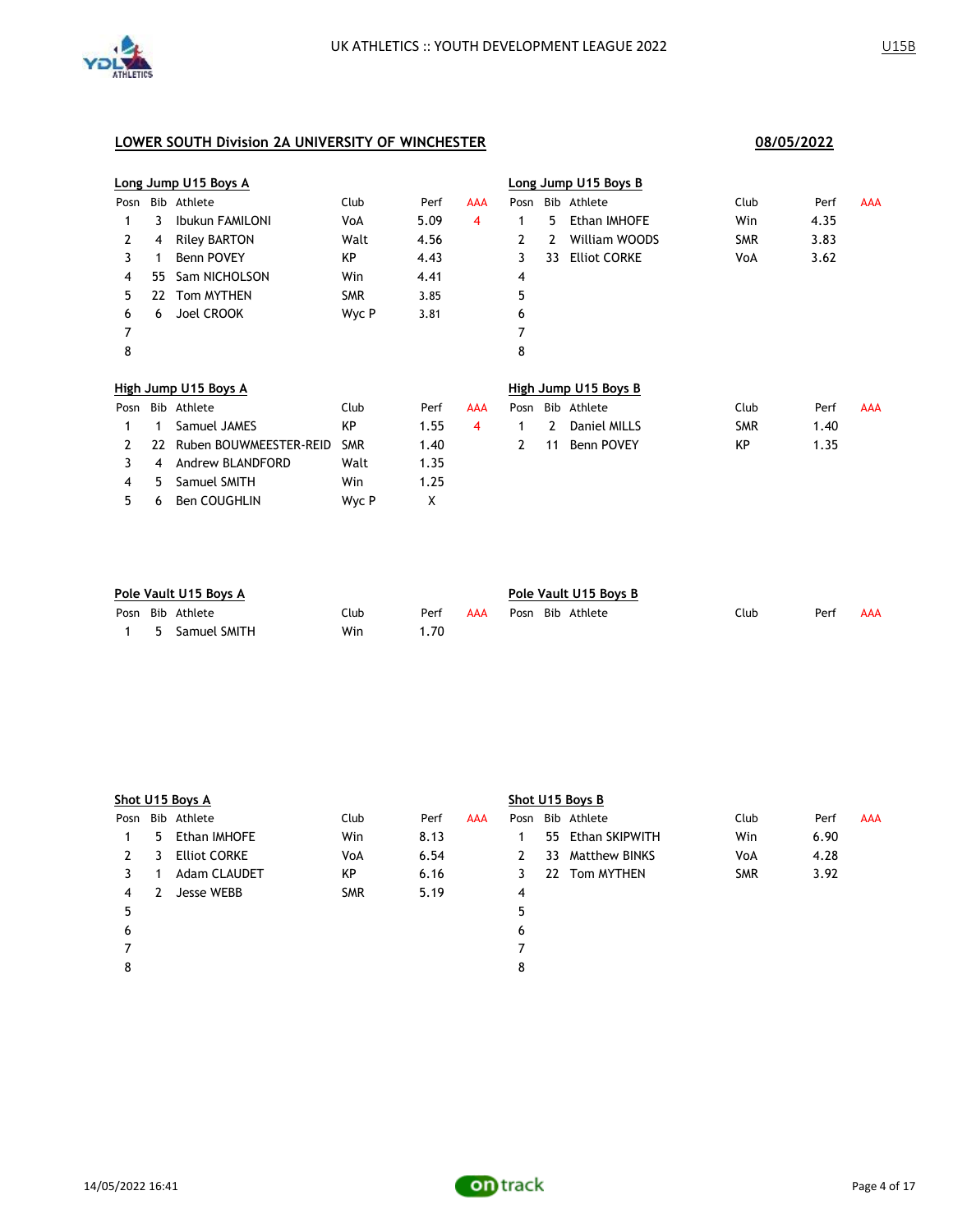

|      |                | Discus U15 Boys A      |            |       |                |                |    | Discus U15 Boys B    |            |       |            |
|------|----------------|------------------------|------------|-------|----------------|----------------|----|----------------------|------------|-------|------------|
| Posn |                | Bib Athlete            | Club       | Perf  | AAA            | Posn           |    | Bib Athlete          | Club       | Perf  | <b>AAA</b> |
| 1    | 55             | Ethan IMHOFE           | Win        | 26.32 | $\overline{4}$ | $\mathbf{1}$   | 5  | Sam NICHOLSON        | Win        | 22.59 |            |
| 2    | 22             | Ruben BOUWMEESTER-REID | <b>SMR</b> | 24.24 |                | 2              | 2  | <b>Jesse WEBB</b>    | <b>SMR</b> | 12.60 |            |
| 3    | 3              | Harry OWEN             | VoA        | 16.94 |                | 3              | 11 | <b>Thomas PERRIN</b> | KP         | 11.33 |            |
| 4    | 1              | Samuel JAMES           | КP         | 11.36 |                | 4              |    |                      |            |       |            |
| 5    | 6              | Ben COUGHLIN           | Wyc P      | 8.86  |                | 5              |    |                      |            |       |            |
| 6    |                |                        |            |       |                | 6              |    |                      |            |       |            |
| 7    |                |                        |            |       |                | $\overline{7}$ |    |                      |            |       |            |
| 8    |                |                        |            |       |                | 8              |    |                      |            |       |            |
|      |                | Hammer U15 Boys A      |            |       |                |                |    | Hammer U15 Boys B    |            |       |            |
| Posn |                | Bib Athlete            | Club       | Perf  | <b>AAA</b>     | Posn           |    | Bib Athlete          | Club       | Perf  | <b>AAA</b> |
| 1    | 55             | Laurence HUTCHINSON    | Win        | 20.54 |                | 1              | 5  | Ned SCOTT            | Win        | 18.84 |            |
| 2    | 6              | Ben COUGHLIN           | Wyc P      | 11.59 |                | 2              |    |                      |            |       |            |
| 3    |                |                        |            |       |                | 3              |    |                      |            |       |            |
| 4    |                |                        |            |       |                | 4              |    |                      |            |       |            |
| 5    |                |                        |            |       |                | 5              |    |                      |            |       |            |
| 6    |                |                        |            |       |                | 6              |    |                      |            |       |            |
| 7    |                |                        |            |       |                | $\overline{7}$ |    |                      |            |       |            |
| 8    |                |                        |            |       |                | 8              |    |                      |            |       |            |
|      |                | Javelin U15 Boys A     |            |       |                |                |    | Javelin U15 Boys B   |            |       |            |
| Posn |                | Bib Athlete            | Club       | Perf  | <b>AAA</b>     | Posn           |    | Bib Athlete          | Club       | Perf  | <b>AAA</b> |
| 1    | 3              | Harry OWEN             | VoA        | 30.70 |                | 1              |    | 55 Sam NICHOLSON     | Win        | 28.39 |            |
| 2    | 5              | Ned SCOTT              | Win        | 30.16 |                | 2              |    | 22 Thomas HEAP       | <b>SMR</b> | 18.29 |            |
| 3    | 2              | Jesse WEBB             | <b>SMR</b> | 21.05 |                | 3              |    |                      |            |       |            |
| 4    | $\overline{4}$ | <b>Josh PARR</b>       | Walt       | 13.03 |                | 4              |    |                      |            |       |            |
| 5    | 6              | <b>Edward FAULKNER</b> | Wyc P      | X     |                | 5              |    |                      |            |       |            |
| 6    |                |                        |            |       |                | 6              |    |                      |            |       |            |
| 7    |                |                        |            |       |                | $\overline{7}$ |    |                      |            |       |            |
| 8    |                |                        |            |       |                | 8              |    |                      |            |       |            |

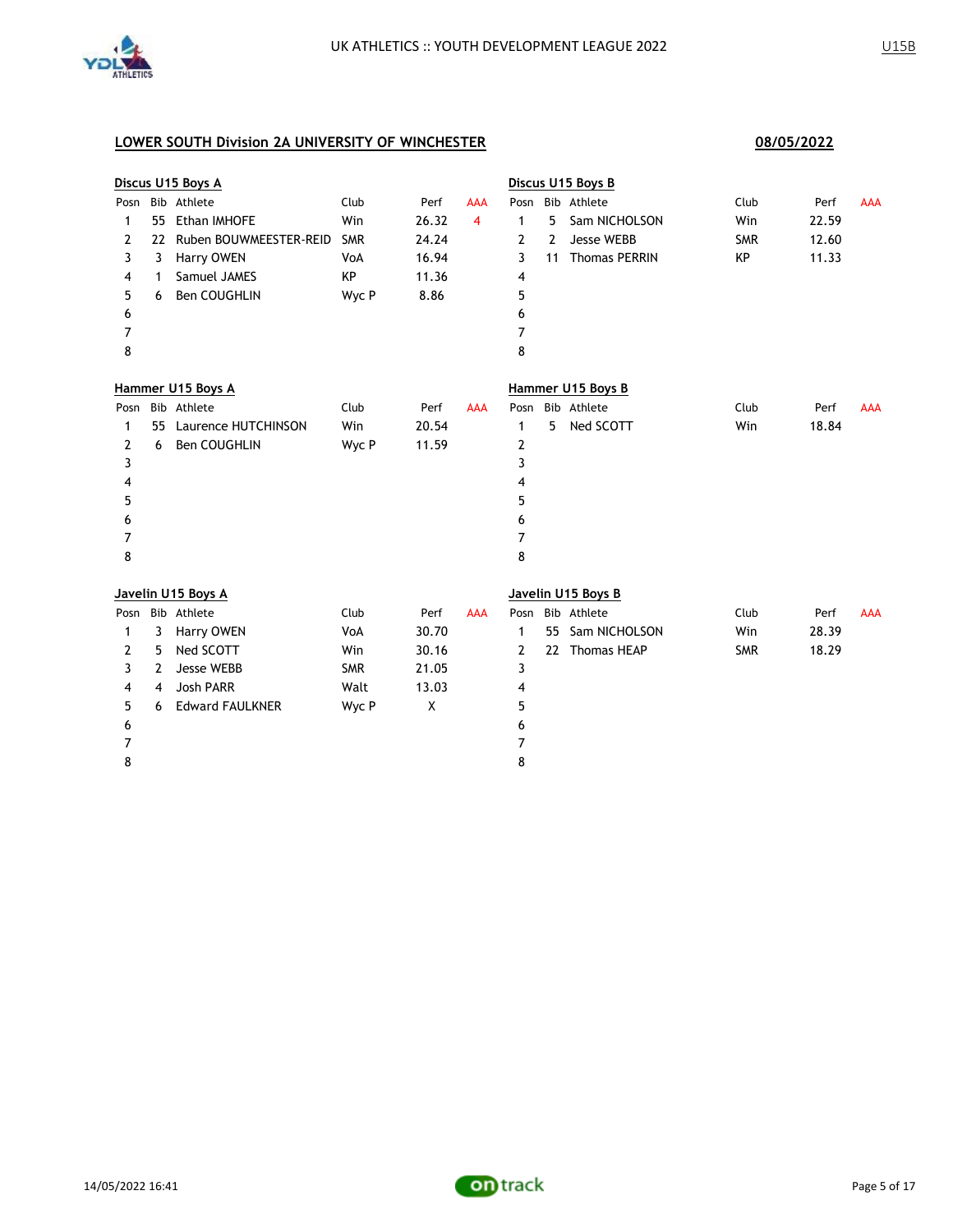

### **4 x 100m U15 Boys A**

|     | Posn No. Runners                                              | Club       | Perf |
|-----|---------------------------------------------------------------|------------|------|
|     | 5 Oliver WYE, Seth NOOTT, Joel STANTON, Felix BOWYER          | Win        | 52.4 |
| 2 3 | Elliot CORKE, Matthew BINKS, Harry OWEN, Ibukun FAMILONI      | VoA        | 53.0 |
|     | 3 2 Ryan MILLS, Jesse WEBB, William WOODS, Daniel MILLS       | <b>SMR</b> | 57.9 |
|     | Adam CLAUDET, Lawrence FLETCHER, Leonardo FISCHER, Benn POVEY | KP         | 59.2 |

- 
- 
- 
- 

### **4 x 300m U15 Boys A**

|  | Posn No. Runners |
|--|------------------|
|  |                  |

|   | Posn No. Runners                                                      | Club | Perf    |
|---|-----------------------------------------------------------------------|------|---------|
|   | 5 Zac REYNOLDS, Joel STANTON, Ruben PRICE, Ethan SKIPWITH             | Win  | 02:57.9 |
|   | Freddie SWINCHIN REW, Joe JEMMETT, Otto DE JONG, Adham KARSOU-MUBARAK | KP   | 03:05.7 |
|   |                                                                       |      |         |
| 4 |                                                                       |      |         |
|   |                                                                       |      |         |
|   |                                                                       |      |         |

- 
- 
- 

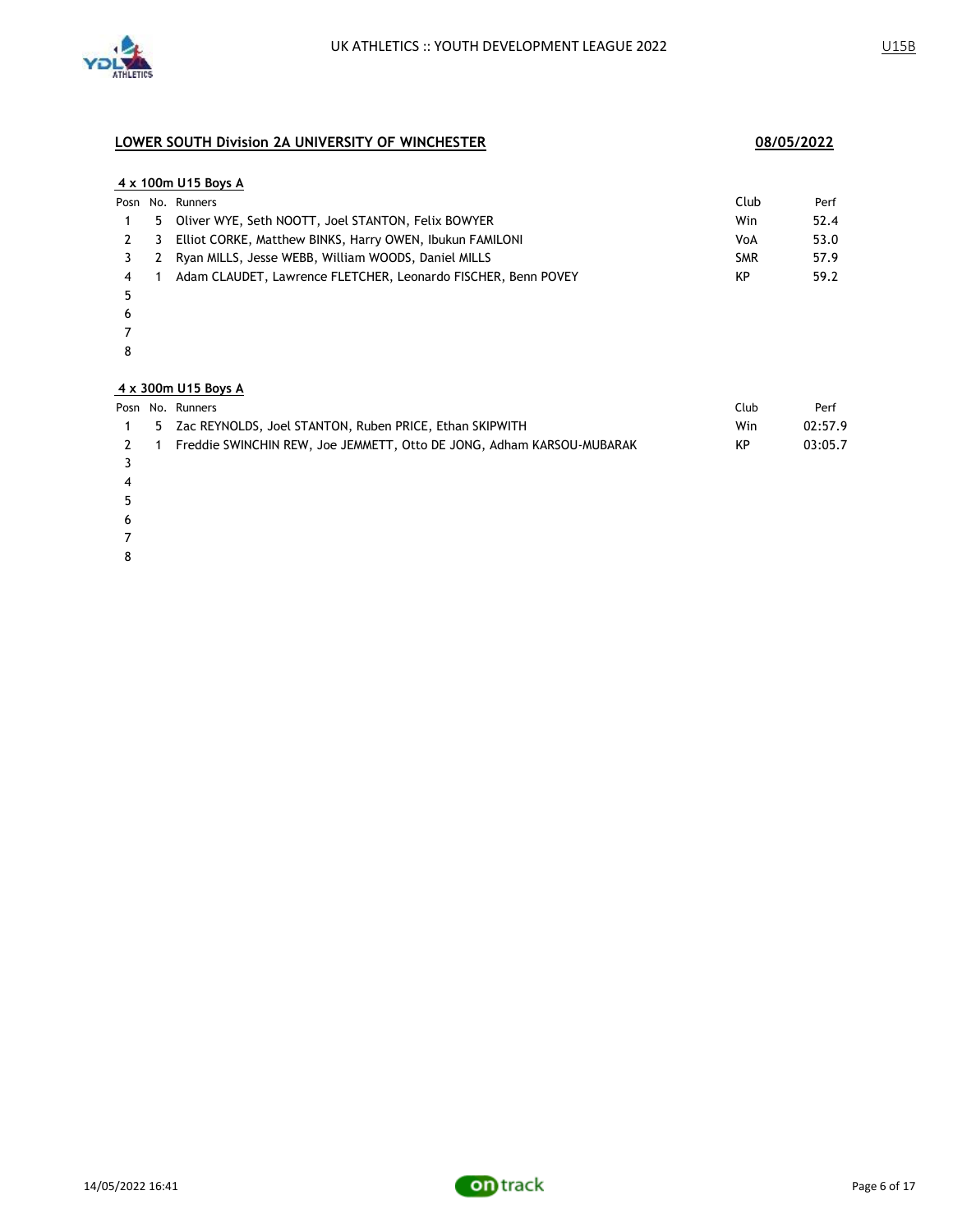

|                |                | 100m U15 Girls A        | Wind       |      |                         |                |              | 100m U15 Girls B    | Wind       |      |              |
|----------------|----------------|-------------------------|------------|------|-------------------------|----------------|--------------|---------------------|------------|------|--------------|
| Posn           |                | No. Athlete             | Club       | Perf | AAA                     | Posn           |              | No. Athlete         | Club       | Perf | AAA          |
| 1              | 5              | <b>Elsie BRINDLE</b>    | Win        | 13.1 | 3                       | $\mathbf{1}$   |              | 55 Chloe POORE      | Win        | 13.4 | 4            |
| 2              | 4              | Erin GREGORY            | Walt       | 13.4 | $\overline{\mathbf{4}}$ | 2              |              | 22 Annika THAKRAR   | <b>SMR</b> | 13.8 |              |
| 3              | 6              | Olivia EDWARDS          | Wyc P      | 13.8 |                         | 3              |              | 11 Phoebe SMITH     | КP         | 14.7 |              |
| 4              | $\overline{2}$ | <b>Maddison ALLUSHI</b> | <b>SMR</b> | 14.2 |                         | 4              |              | 33 Esther CANN      | VoA        | 14.9 |              |
| 5              | 3              | Lucy WORKMAN            | VoA        | 14.3 |                         | 5              |              |                     |            |      |              |
| 6              | $\mathbf{1}$   | Connie KING             | KP         | 14.7 |                         | 6              |              |                     |            |      |              |
| $\overline{7}$ |                |                         |            |      |                         | $\overline{7}$ |              |                     |            |      |              |
| 8              |                |                         |            |      |                         | 8              |              |                     |            |      |              |
|                |                | 100m NS U15 Girls A     | Wind       |      |                         |                |              | 100m NS U15 Girls B | Wind       |      |              |
|                |                | Posn No. Athlete        | Club       | Perf | AAA                     |                |              | Posn No. Athlete    | Club       | Perf | <b>AAA</b>   |
| $\mathbf{1}$   | 5              | Isobel JORDAN           | Win        | 13.8 |                         | $\mathbf{1}$   | 55           | Nyima SANYANG       | Win        | 14.1 |              |
| 2              |                |                         |            |      |                         | $\overline{2}$ |              | 22 Emily HOUGH      | <b>SMR</b> | 15.0 |              |
| 3              |                |                         |            |      |                         | 3              | $\mathbf{2}$ | Kierpa PADDA        | <b>SMR</b> | 15.2 |              |
| 4              |                |                         |            |      |                         | 4              |              | 33 Darcy BARTLETT   | VoA        | 15.7 |              |
| 5              |                |                         |            |      |                         | 5              |              |                     |            |      |              |
| 6              |                |                         |            |      |                         | 6              |              |                     |            |      |              |
| 7              |                |                         |            |      |                         | 7              |              |                     |            |      |              |
| 8              |                |                         |            |      |                         | 8              |              |                     |            |      |              |
|                |                | 200m U15 Girls A        | Wind       |      |                         |                |              | 200m U15 Girls B    | Wind       |      |              |
|                |                | Posn No. Athlete        | Club       | Perf | AAA                     |                |              | Posn No. Athlete    | Club       | Perf | AAA          |
| 1              | 5              | <b>Gracie OSMAN</b>     | Win        | 26.6 | $\overline{2}$          | $\mathbf{1}$   |              | 55 Elsie BRINDLE    | Win        | 26.7 | $\mathbf{2}$ |
| 2              | $\overline{4}$ | Erin GREGORY            | Walt       | 27.2 | 3                       | $\overline{2}$ |              | 22 Sabina MERT      | <b>SMR</b> | 30.2 |              |
| 3              | 6              | Olivia EDWARDS          | Wyc P      | 28.4 |                         | 3              |              | 33 Melissa LACEY    | VoA        | 31.5 |              |
| 4              | $\overline{2}$ | <b>Maddison ALLUSHI</b> | <b>SMR</b> | 29.8 |                         | 4              |              |                     |            |      |              |
| 5              | 3              | Alexandra KNOTT         | VoA        | 32.2 |                         | 5              |              |                     |            |      |              |
| 6              |                |                         |            |      |                         | 6              |              |                     |            |      |              |
| $\overline{7}$ |                |                         |            |      |                         | 7              |              |                     |            |      |              |
| 8              |                |                         |            |      |                         | 8              |              |                     |            |      |              |
|                |                | 300m U15 Girls A        |            |      |                         |                |              | 300m U15 Girls B    |            |      |              |
|                |                | Posn No. Athlete        | Club       | Perf | AAA                     |                |              | Posn No. Athlete    | Club       | Perf | AAA          |
| $\mathbf{1}$   | 5              | Lucia BERTACCHINI       | Win        | 42.2 | $\overline{1}$          | $\mathbf{1}$   |              | 55 Gracie OSMAN     | Win        | 43.5 | 3            |
| 2              | $\overline{2}$ | <b>Eleanor MCCUE</b>    | <b>SMR</b> | 46.5 |                         | 2              |              | 22 Zara LUCK        | <b>SMR</b> | 49.6 |              |
| 3              | 3              | Seren YOUNG             | VoA        | 48.6 |                         | 3              |              |                     |            |      |              |
| 4              |                |                         |            |      |                         | 4              |              |                     |            |      |              |
| 5              |                |                         |            |      |                         | 5              |              |                     |            |      |              |
| 6              |                |                         |            |      |                         | 6              |              |                     |            |      |              |
| 7              |                |                         |            |      |                         | 7              |              |                     |            |      |              |
| 8              |                |                         |            |      |                         | 8              |              |                     |            |      |              |

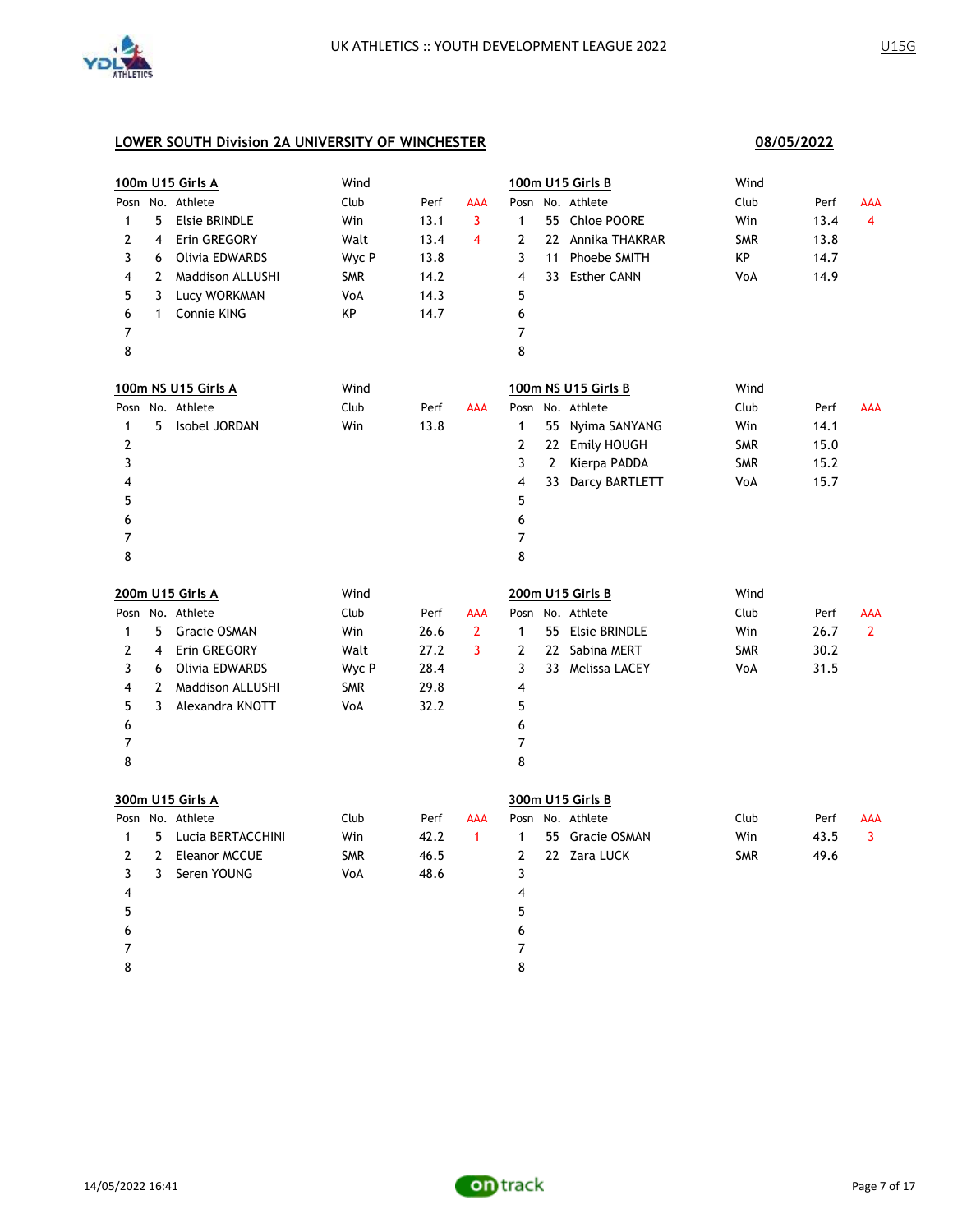

8

|                |              | <u>800m U15 Girls A</u> |            |         |              |                         | 800m U15 Girls B        |            |         |            |
|----------------|--------------|-------------------------|------------|---------|--------------|-------------------------|-------------------------|------------|---------|------------|
|                |              | Posn No. Athlete        | Club       | Perf    | <b>AAA</b>   |                         | Posn No. Athlete        | Club       | Perf    | <b>AAA</b> |
| 1              | 5            | Poppy TAYLOR            | Win        | 02:20.6 | $\mathbf{1}$ | $\mathbf{1}$            | 55 Cecily WILSON        | Win        | 02:30.8 |            |
| 2              | 4            | Sophia SIMMS            | Walt       | 02:32.8 |              | $\overline{2}$          | 22 Rachel RIEDLINGER    | <b>SMR</b> | 02:33.3 |            |
| 3              | 3            | Isobel FERGUSON         | VoA        | 02:34.0 |              | 3                       | 11 Phoebe SMITH         | КP         | 02:40.3 |            |
| 4              | $\mathbf{1}$ | Amelia ROWBOTHAM        | KP         | 02:34.1 |              | 4                       | 33 Seren YOUNG          | VoA        | 02:42.4 |            |
| 5              | 2            | Molly ANDREWS           | <b>SMR</b> | 02:35.7 |              | 5                       | 44 Poppy WILSON         | Walt       | 02:48.2 |            |
| 6              | 6            | <b>Ellen TAYLOR</b>     | Wyc P      | 02:58.6 |              | 6                       |                         |            |         |            |
| 7              |              |                         |            |         |              | $\overline{7}$          |                         |            |         |            |
| 8              |              |                         |            |         |              | 8                       |                         |            |         |            |
|                |              | 800m NS U15 Girls A     |            |         |              |                         | 800m NS U15 Girls B     |            |         |            |
|                |              | Posn No. Athlete        | Club       | Perf    | <b>AAA</b>   |                         | Posn No. Athlete        | Club       | Perf    | AAA        |
| $\mathbf{1}$   |              | 55 Grace BAKER          | Win        | 02:35.9 |              | $\mathbf{1}$            |                         |            |         |            |
| 2              |              |                         |            |         |              | $\overline{2}$          |                         |            |         |            |
| 3              |              |                         |            |         |              | 3                       |                         |            |         |            |
| 4              |              |                         |            |         |              | 4                       |                         |            |         |            |
| 5              |              |                         |            |         |              | 5                       |                         |            |         |            |
| 6              |              |                         |            |         |              | 6                       |                         |            |         |            |
| 7              |              |                         |            |         |              | $\overline{7}$          |                         |            |         |            |
| 8              |              |                         |            |         |              | 8                       |                         |            |         |            |
|                |              | 1500m U15 Girls A       |            |         |              |                         | 1500m U15 Girls B       |            |         |            |
|                |              | Posn No. Athlete        | Club       | Perf    | <b>AAA</b>   |                         | Posn No. Athlete        | Club       | Perf    | <b>AAA</b> |
| 1              | 5            | Kate ATKINSON           | Win        | 04:59.4 | 3            | $\mathbf{1}$            | 55 Katie PUGH           | Win        | 05:23.3 |            |
| 2              | 3            | Natasha BRADLEY         | VoA        | 05:20.3 |              | $\overline{2}$          | 33 Lucinda MCRONALD     | VoA        | 05:30.5 |            |
| 3              | 6            | <b>Ivy UHART</b>        | Wyc P      | 05:27.5 |              | 3                       | 22 Issie SINDEN         | <b>SMR</b> | 05:39.5 |            |
| 4              | $\mathbf{2}$ | Minna WILLIAMS          | <b>SMR</b> | 05:38.6 |              | 4                       |                         |            |         |            |
| 5              |              |                         |            |         |              | 5                       |                         |            |         |            |
| 6              |              |                         |            |         |              | 6                       |                         |            |         |            |
| 7              |              |                         |            |         |              | 7                       |                         |            |         |            |
| 8              |              |                         |            |         |              | 8                       |                         |            |         |            |
|                |              | 75m Hurdles U15 Girls A | Wind       |         |              |                         | 75m Hurdles U15 Girls B | Wind       |         |            |
|                |              | Posn No. Athlete        | Club       | Perf    | <b>AAA</b>   |                         | Posn No. Athlete        | Club       | Perf    | AAA        |
| 1              | 5.           | Lucia BERTACCHINI       | Win        | 12.3    | 3            | $\mathbf{1}$            | 55 Isobel JORDAN        | Win        | 13.1    | 4          |
| 2              | 2            | Minna WILLIAMS          | <b>SMR</b> | 14.4    |              | 2                       | 22 Zara LUCK            | <b>SMR</b> | 15.8    |            |
| 3              | $\mathbf{1}$ | <b>Connie KING</b>      | KP         | 15.6    |              | 3                       |                         |            |         |            |
| 4              |              |                         |            |         |              | $\overline{\mathbf{4}}$ |                         |            |         |            |
| 5              |              |                         |            |         |              | 5                       |                         |            |         |            |
| 6              |              |                         |            |         |              | 6                       |                         |            |         |            |
| $\overline{7}$ |              |                         |            |         |              | $\overline{7}$          |                         |            |         |            |

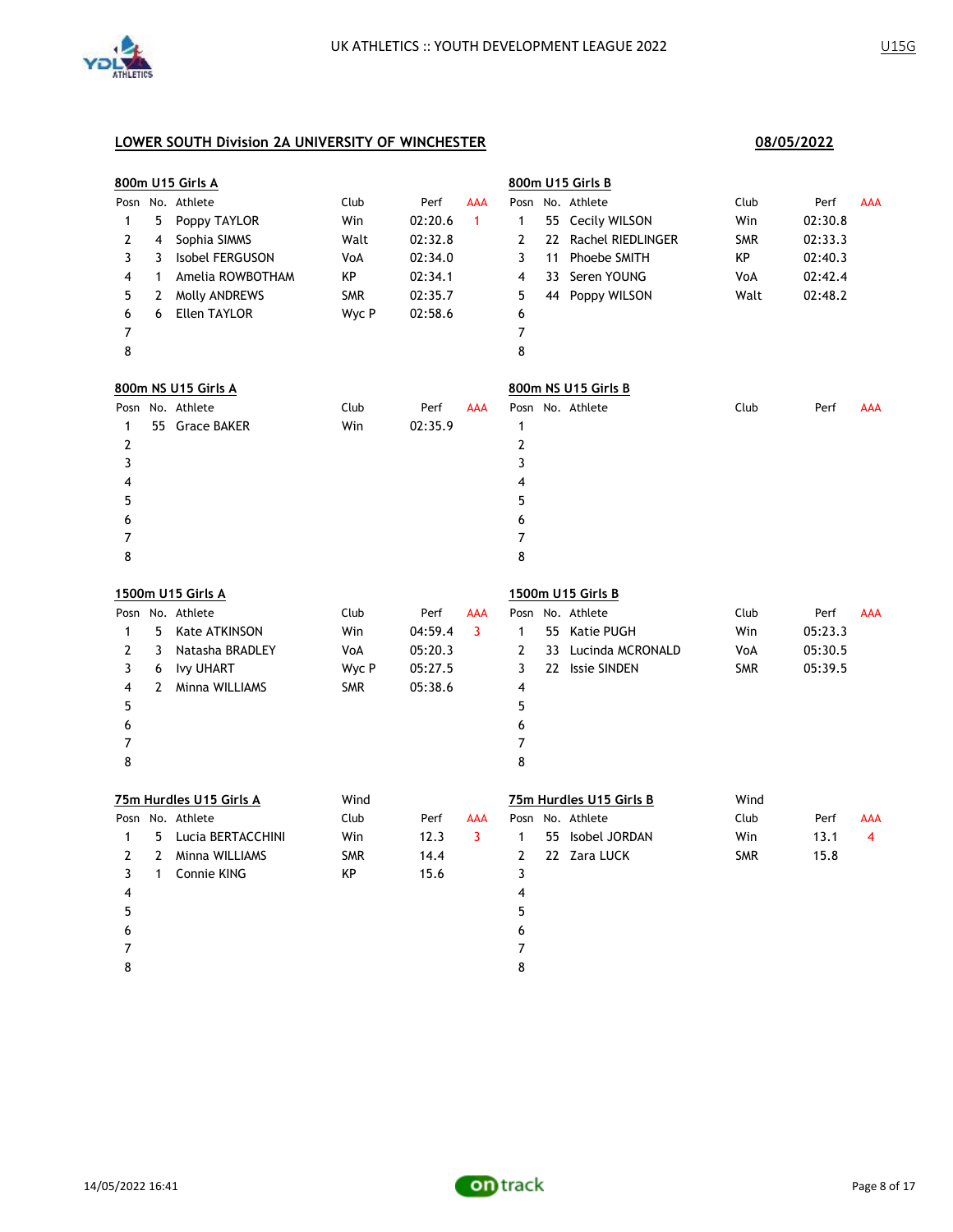

|      |    | Long Jump U15 Girls A |            |      |     |      |    | Long Jump U15 Girls B |            |      |            |
|------|----|-----------------------|------------|------|-----|------|----|-----------------------|------------|------|------------|
| Posn |    | Bib Athlete           | Club       | Perf | AAA | Posn |    | Bib Athlete           | Club       | Perf | <b>AAA</b> |
|      | 5. | Gracie OSMAN          | Win        | 5.03 | 2   | 1    | 55 | Nyima SANYANG         | Win        | 4.75 | 3          |
| 2    | 4  | Chiamaka BROWN        | Walt       | 4.02 |     | 2    | 22 | Emily HOUGH           | <b>SMR</b> | 3.63 |            |
| 3    | 2  | Annika THAKRAR        | <b>SMR</b> | 4.0  |     | 3    | 66 | <b>Ivy UHART</b>      | Wyc P      | 3.37 |            |
| 4    | 3  | Lucy WORKMAN          | VoA        | 3.76 |     | 4    | 33 | Alexandra KNOTT       | VoA        | 3.22 |            |
| 5.   | 6  | <b>Ellen TAYLOR</b>   | Wyc P      | 3.71 |     | 5    |    |                       |            |      |            |
| 6    |    | Connie KING           | KP         | 3.07 |     | 6    |    |                       |            |      |            |
|      |    |                       |            |      |     | 7    |    |                       |            |      |            |
| 8    |    |                       |            |      |     | 8    |    |                       |            |      |            |
|      |    | High Jump U15 Girls A |            |      |     |      |    | High Jump U15 Girls B |            |      |            |
| Posn |    | Bib Athlete           | Club       | Perf | AAA | Posn |    | Bib Athlete           | Club       | Perf | AAA        |
|      | 4  | Chiamaka BROWN        | Walt       | 1.45 | 4   | 1    | 55 | Nyima SANYANG         | Win        | 1.30 |            |
| 2    |    | Amelia ROWBOTHAM      | KP         | 1.35 |     | 2    | 22 | Minna WILLIAMS        | <b>SMR</b> | 1.25 |            |
| 3    | 5  | Lucia BERTACCHINI     | Win        | 1.35 |     |      |    |                       |            |      |            |
| 4    |    | Molly ANDREWS         | <b>SMR</b> | 1.25 |     |      |    |                       |            |      |            |

| Pole Vault U15 Girls A |                  |           |      |     | Pole Vault U15 Girls B |  |                  |      |      |     |
|------------------------|------------------|-----------|------|-----|------------------------|--|------------------|------|------|-----|
|                        | Posn Bib Athlete | Club      | Perf | AAA |                        |  | Posn Bib Athlete | Club | Perf | AAA |
| -98                    |                  | No Compet |      |     |                        |  |                  |      |      |     |

|      | Shot U15 Girls A |                  |            |      |     | Shot U15 Girls B |    |                |            |      |     |  |
|------|------------------|------------------|------------|------|-----|------------------|----|----------------|------------|------|-----|--|
| Posn |                  | Bib Athlete      | Club       | Perf | AAA | Posn             |    | Bib Athlete    | Club       | Perf | AAA |  |
|      | 3                | Katie CLARKE     | VoA        | 9.81 | 2   |                  |    | 55 Evie SCOTT  | Win        | 8.18 | 4   |  |
| 2    | 5                | Bethany MBALLA   | Win        | 9.69 | 2   | 2                | 33 | Darcy BARTLETT | VoA        | 7.52 |     |  |
| 3    | 4                | Chiamaka BROWN   | Walt       | 7.57 |     | 3                | 22 | Kierpa PADDA   | <b>SMR</b> | 5.03 |     |  |
| 4    |                  | Zara LUCK        | <b>SMR</b> | 6.30 |     | 4                |    |                |            |      |     |  |
| 5.   | 6                | <b>Ivy UHART</b> | Wyc P      | 4.56 |     | 5                |    |                |            |      |     |  |
| 6    |                  |                  |            |      |     | 6                |    |                |            |      |     |  |
|      |                  |                  |            |      |     |                  |    |                |            |      |     |  |
| 8    |                  |                  |            |      |     | 8                |    |                |            |      |     |  |
|      |                  |                  |            |      |     |                  |    |                |            |      |     |  |

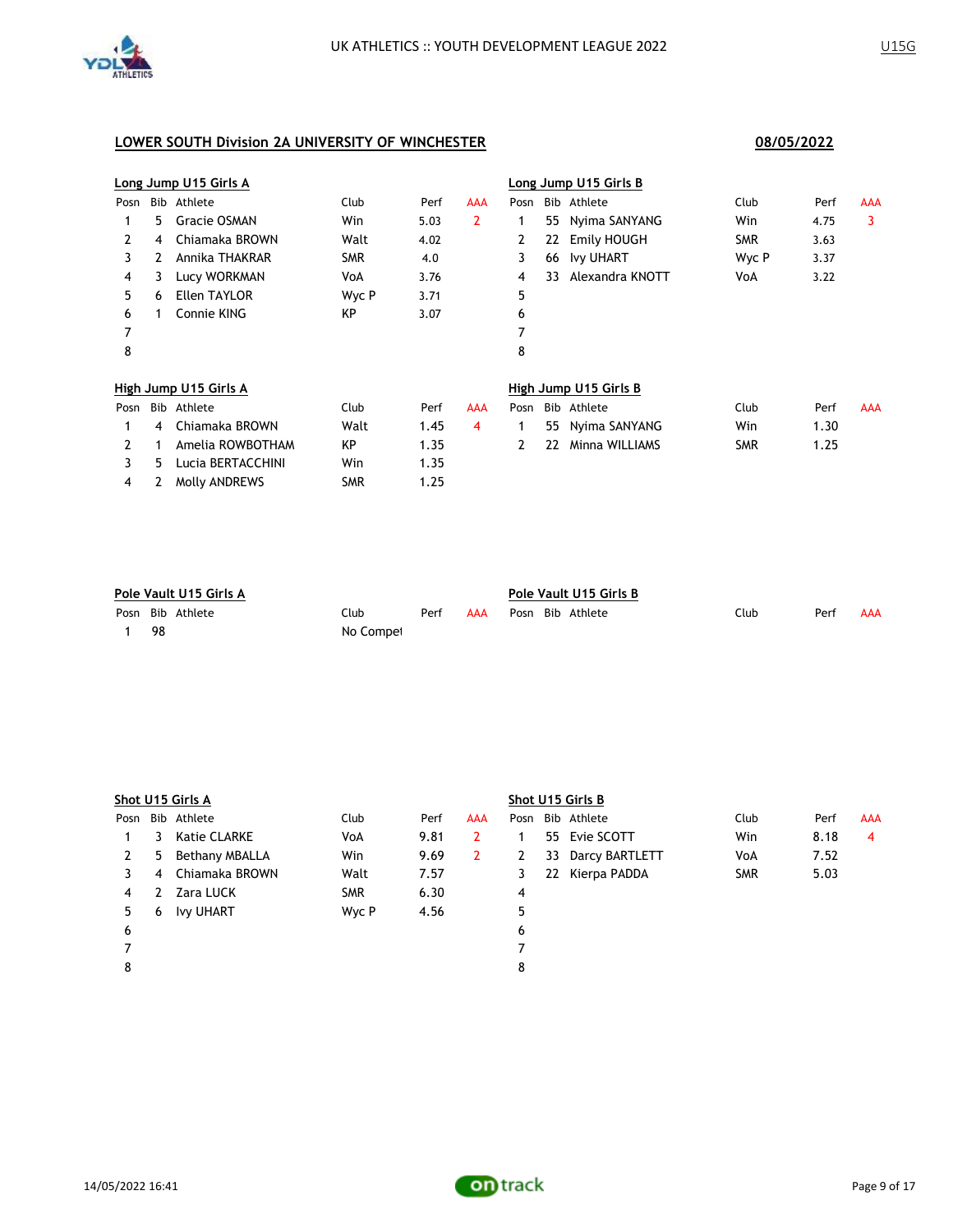

|                |   | Discus U15 Girls A  |            |       |                         |      |    | Discus U15 Girls B    |            |       |            |
|----------------|---|---------------------|------------|-------|-------------------------|------|----|-----------------------|------------|-------|------------|
| Posn           |   | Bib Athlete         | Club       | Perf  | <b>AAA</b>              |      |    | Posn Bib Athlete      | Club       | Perf  | <b>AAA</b> |
| 1              | 5 | Abigail MCBRIAR     | Win        | 25.45 |                         | 1    | 55 | <b>Bethany MBALLA</b> | Win        | 19.92 |            |
| 2              | 3 | <b>Katie CLARKE</b> | VoA        | 19.77 |                         | 2    | 33 | Darcy BARTLETT        | VoA        | 15.54 |            |
| 3              | 2 | Sabina MERT         | <b>SMR</b> | 14.24 |                         | 3    | 22 | Kierpa PADDA          | <b>SMR</b> | 13.88 |            |
| 4              | 1 | Phoebe SMITH        | KP         | X     | 1                       | 4    |    |                       |            |       |            |
| 5              |   |                     |            |       |                         | 5    |    |                       |            |       |            |
| 6              |   |                     |            |       |                         | 6    |    |                       |            |       |            |
| 7              |   |                     |            |       |                         | 7    |    |                       |            |       |            |
| 8              |   |                     |            |       |                         | 8    |    |                       |            |       |            |
|                |   | Hammer U15 Girls A  |            |       |                         |      |    | Hammer U15 Girls B    |            |       |            |
| Posn           |   | Bib Athlete         | Club       | Perf  | <b>AAA</b>              |      |    | Posn Bib Athlete      | Club       | Perf  | <b>AAA</b> |
| 1              | 5 | Abigail MCBRIAR     | Win        | 26.09 | 4                       | 1    |    | 55 Evie SCOTT         | Win        | 22.76 |            |
| 2              |   |                     |            |       |                         | 2    |    |                       |            |       |            |
| 3              |   |                     |            |       |                         | 3    |    |                       |            |       |            |
| 4              |   |                     |            |       |                         | 4    |    |                       |            |       |            |
| 5              |   |                     |            |       |                         | 5    |    |                       |            |       |            |
| 6              |   |                     |            |       |                         | 6    |    |                       |            |       |            |
| 7              |   |                     |            |       |                         | 7    |    |                       |            |       |            |
| 8              |   |                     |            |       |                         | 8    |    |                       |            |       |            |
|                |   | Javelin U15 Girls A |            |       |                         |      |    | Javelin U15 Girls B   |            |       |            |
| Posn           |   | Bib Athlete         | Club       | Perf  | <b>AAA</b>              | Posn |    | Bib Athlete           | Club       | Perf  | <b>AAA</b> |
| 1              | 5 | Abigail MCBRIAR     | Win        | 28.28 | 3                       | 1    | 22 | Eleanor MCCUE         | <b>SMR</b> | 12.26 |            |
| 2              | 4 | Chiamaka BROWN      | Walt       | 25.03 | $\overline{\mathbf{4}}$ | 2    | 33 | Natasha BRADLEY       | VoA        | 10.37 |            |
| 3              | 3 | <b>Katie CLARKE</b> | VoA        | 21.33 |                         | 3    | 55 | <b>Bethany MBALLA</b> | Win        | X     |            |
| 4              | 2 | Sabina MERT         | <b>SMR</b> | 16.19 |                         | 4    |    |                       |            |       |            |
| 5              | 6 | Ellen TAYLOR        | Wyc P      | 12.58 |                         | 5    |    |                       |            |       |            |
| 6              |   |                     |            |       |                         | 6    |    |                       |            |       |            |
| $\overline{7}$ |   |                     |            |       |                         | 7    |    |                       |            |       |            |
| 8              |   |                     |            |       |                         | 8    |    |                       |            |       |            |

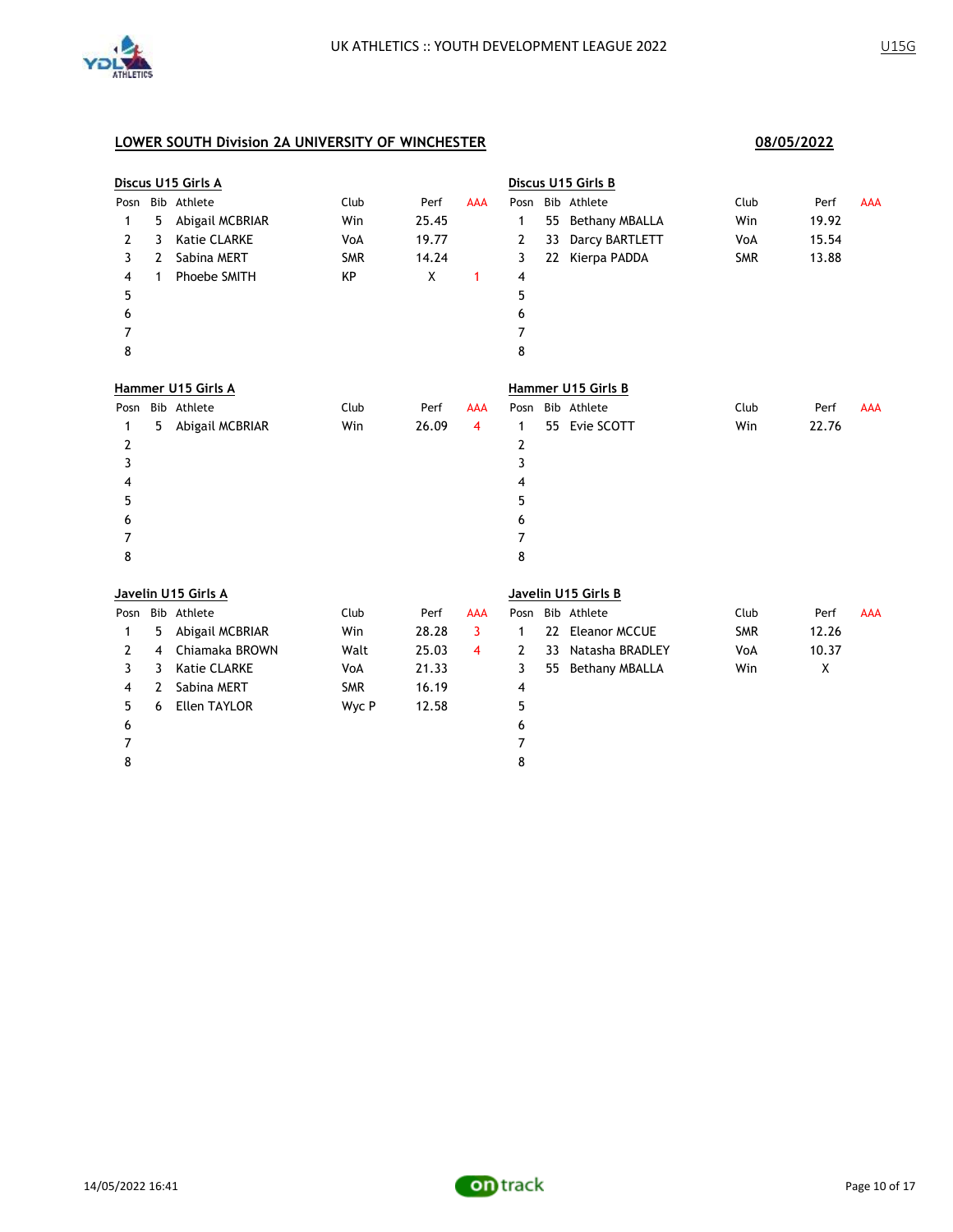

### **4 x 100m U15 Girls A**

|  | Posn No. Runners                                                 | Club       | Perf |
|--|------------------------------------------------------------------|------------|------|
|  | 5 Elsie BRINDLE, Isobel JORDAN, Chloe POORE, Nyima SANYANG       | Win        | 54.1 |
|  | 2 2 Annika THAKRAR, Emily HOUGH, Eleanor MCCUE, Maddison ALLUSHI | <b>SMR</b> | 56.8 |
|  | 3 3 Esther CANN, Melissa LACEY, Alexandra KNOTT, Lucy WORKMAN    | VoA        | 58.9 |
|  |                                                                  |            |      |

- 
- 
- 
- 
- 

### **4 x 300m U15 Girls A**

|    | Posn No. Runners                                                  | Club       | Perf    |
|----|-------------------------------------------------------------------|------------|---------|
| -5 | Lucia BERTACCHINI, Gracie OSMAN, Poppy TAYLOR, Isobel JORDAN      | Win        | 02:55.7 |
|    | 2 2 Molly ANDREWS, Zara LUCK, Rachel RIEDLINGER, Sabina MERT      | <b>SMR</b> | 03:16.1 |
|    | 3 Lucinda MCRONALD, Natasha BRADLEY, Seren YOUNG, Isobel FERGUSON | VoA        | 03:18.9 |
|    |                                                                   |            |         |

- 
- 
- 
- 
- 

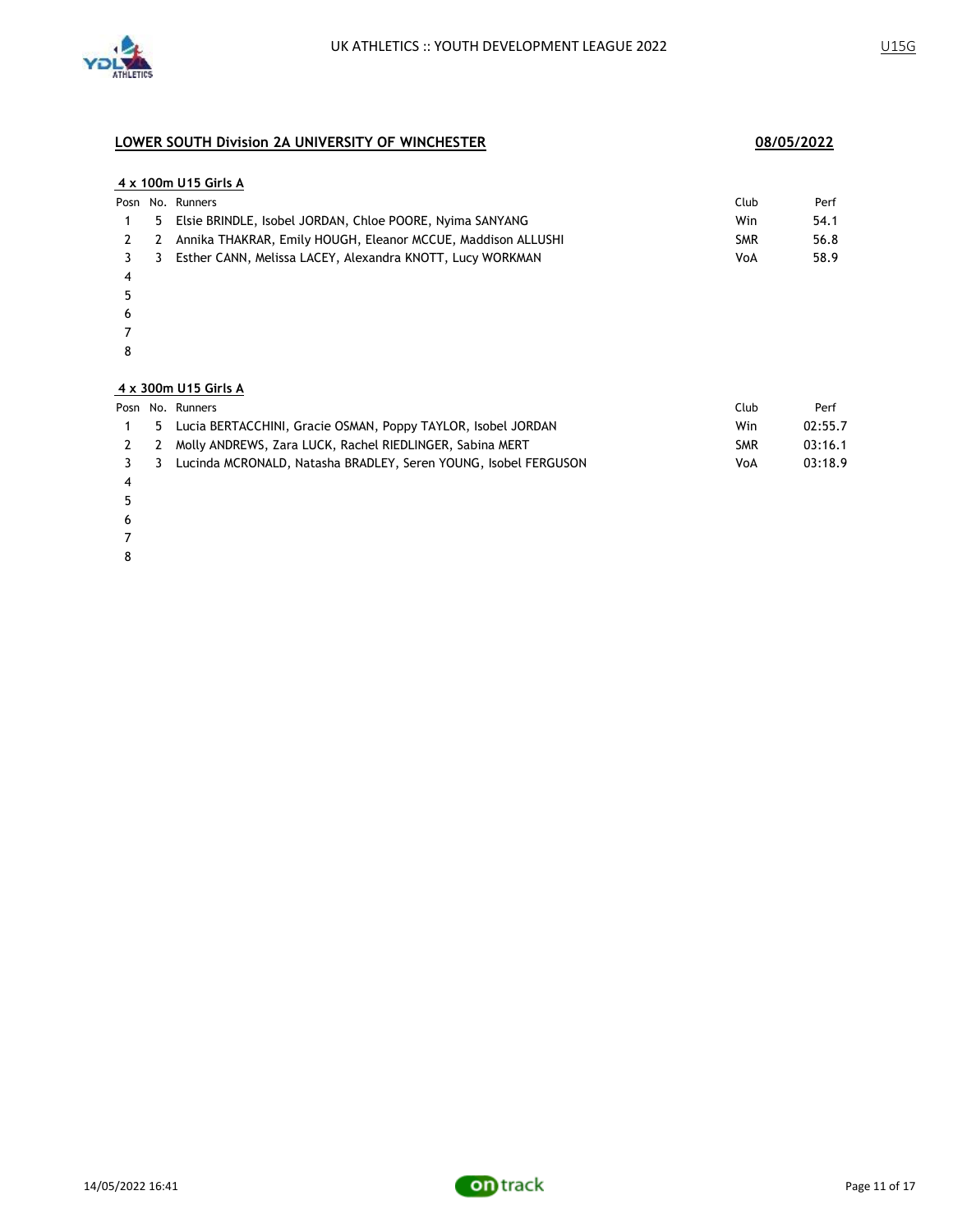

|                |              | 75m U13 Boys A        | Wind       |         |                |                |    | 75m U13 Boys B           | Wind       |         |              |
|----------------|--------------|-----------------------|------------|---------|----------------|----------------|----|--------------------------|------------|---------|--------------|
| Posn           |              | No. Athlete           | Club       | Perf    | <b>AAA</b>     | Posn           |    | No. Athlete              | Club       | Perf    | <b>AAA</b>   |
| $\mathbf{1}$   | $\mathbf{2}$ | Sze Pok WONG          | <b>SMR</b> | 10.5    | 3              | 1              |    | 22 Luke MILLS            | <b>SMR</b> | 11.3    |              |
| $\overline{2}$ | 3            | Malachi BURTON        | VoA        | 10.7    | 4              | 2              | 55 | Gregory BLACKBURN        | Win        | 11.5    |              |
| 3              | $\mathbf{1}$ | Daniel CLAUDET        | KP         | 11.1    |                | 3              |    | 33 Krishan SHERGILL      | VoA        | 12.4    |              |
| 4              | 5            | Mikel HARFIELD        | Win        | 11.5    |                | 4              |    |                          |            |         |              |
| 5              | 6            | Kajus MORKVENAS       | Wyc P      | 13.0    |                | 5              |    |                          |            |         |              |
| 6              |              |                       |            |         |                | 6              |    |                          |            |         |              |
| 7              |              |                       |            |         |                | $\overline{7}$ |    |                          |            |         |              |
| 8              |              |                       |            |         |                | 8              |    |                          |            |         |              |
|                |              | 75m NS U13 Boys A     | Wind       |         |                |                |    | 75m NS U13 Boys B        | Wind       |         |              |
| Posn           |              | No. Athlete           | Club       | Perf    |                |                |    | Posn No. Athlete         | Club       | Perf    | AAA          |
| 1              |              | 55 Felix SCLATER      | Win        | 11.4    |                | $\mathbf{1}$   | 3  | Zachary HONOUR           | VoA        | 11.8    | $\mathbf{1}$ |
| 2              | 5.           | <b>Tom PRICE</b>      | Win        | 12.1    |                | 2              |    | 33 Digby MARTIN          | VoA        | 12.5    | $\mathbf{1}$ |
| 3              |              |                       |            |         |                | 3              |    |                          |            |         |              |
| 4              |              |                       |            |         |                | 4              |    |                          |            |         |              |
| 5              |              |                       |            |         |                | 5              |    |                          |            |         |              |
| 6              |              |                       |            |         |                | 6              |    |                          |            |         |              |
| 7              |              |                       |            |         |                | 7              |    |                          |            |         |              |
| 8              |              |                       |            |         |                | 8              |    |                          |            |         |              |
|                |              | 150m U13 Boys A       | Wind       |         |                |                |    | 150m U13 Boys B          | Wind       |         |              |
|                |              | Posn No. Athlete      | Club       | Perf    | AAA            |                |    | Posn No. Athlete         | Club       | Perf    | AAA          |
| $\mathbf{1}$   | $\mathbf{2}$ | Sze Pok WONG          | <b>SMR</b> | 21.2    | $\overline{4}$ | $\mathbf{1}$   |    | 33 Harry ELKINS          | VoA        | 20.6    | 3            |
| 2              |              |                       |            | 21.6    |                |                |    | 22 Max HUNT              |            |         |              |
|                | $\mathbf{1}$ | Daniel CLAUDET        | КP         |         |                | 2              |    |                          | <b>SMR</b> | 21.7    |              |
| 3              | 3            | Dylan NOWELL          | VoA        | 22.3    |                | 3              | 55 | <b>Gregory BLACKBURN</b> | Win        | 22.4    |              |
| 4              | 5            | Mikel HARFIELD        | Win        | 23.1    |                | 4              |    | 11 Andrew ROBERTS        | КP         | 23.4    |              |
| 5              | 6            | <b>Scott WARNER</b>   | Wyc P      | 25.8    |                | 5              |    | 66 Leo kalin PETROV      | Wyc P      | 23.4    |              |
| 6              |              |                       |            |         |                | 6              |    |                          |            |         |              |
| 7              |              |                       |            |         |                | $\overline{7}$ |    |                          |            |         |              |
| 8              |              |                       |            |         |                | 8              |    |                          |            |         |              |
|                |              | 800m U13 Boys A       |            |         |                |                |    | 800m U13 Boys B          |            |         |              |
|                |              | Posn No. Athlete      | Club       | Perf    | <b>AAA</b>     |                |    | Posn No. Athlete         | Club       | Perf    | <b>AAA</b>   |
| 1              | 5            | <b>Thomas SAVILL</b>  | Win        | 02:33.7 | 4              | $\mathbf{1}$   |    | 55 Luke FURBY            | Win        | 02:38.9 |              |
| $\overline{2}$ | 1            | <b>Andrew ROBERTS</b> | KP         | 02:56.7 |                | $\overline{2}$ |    | 33 Theo KNOWLER          | VoA        | 02:47.4 |              |
| 3              | 3            | Dylan NOWELL          | VoA        | 02:59.0 |                | 3              |    | 11 Lucas GOLDSTEIN       | KP         | 02:59.8 |              |
| 4              | 6            | <b>Scott WARNER</b>   | Wyc P      | 03:10.7 |                | 4              |    | 66 Leo kalin PETROV      | Wyc P      | 03:12.4 |              |
| 5              | 2            | Daniel PILOT          | <b>SMR</b> | 03:15.4 |                | 5              |    | 22 Aryan SACHDEV         | <b>SMR</b> | 03:19.9 |              |
| 6              |              |                       |            |         |                | 6              |    |                          |            |         |              |
| 7              |              |                       |            |         |                | 7              |    |                          |            |         |              |

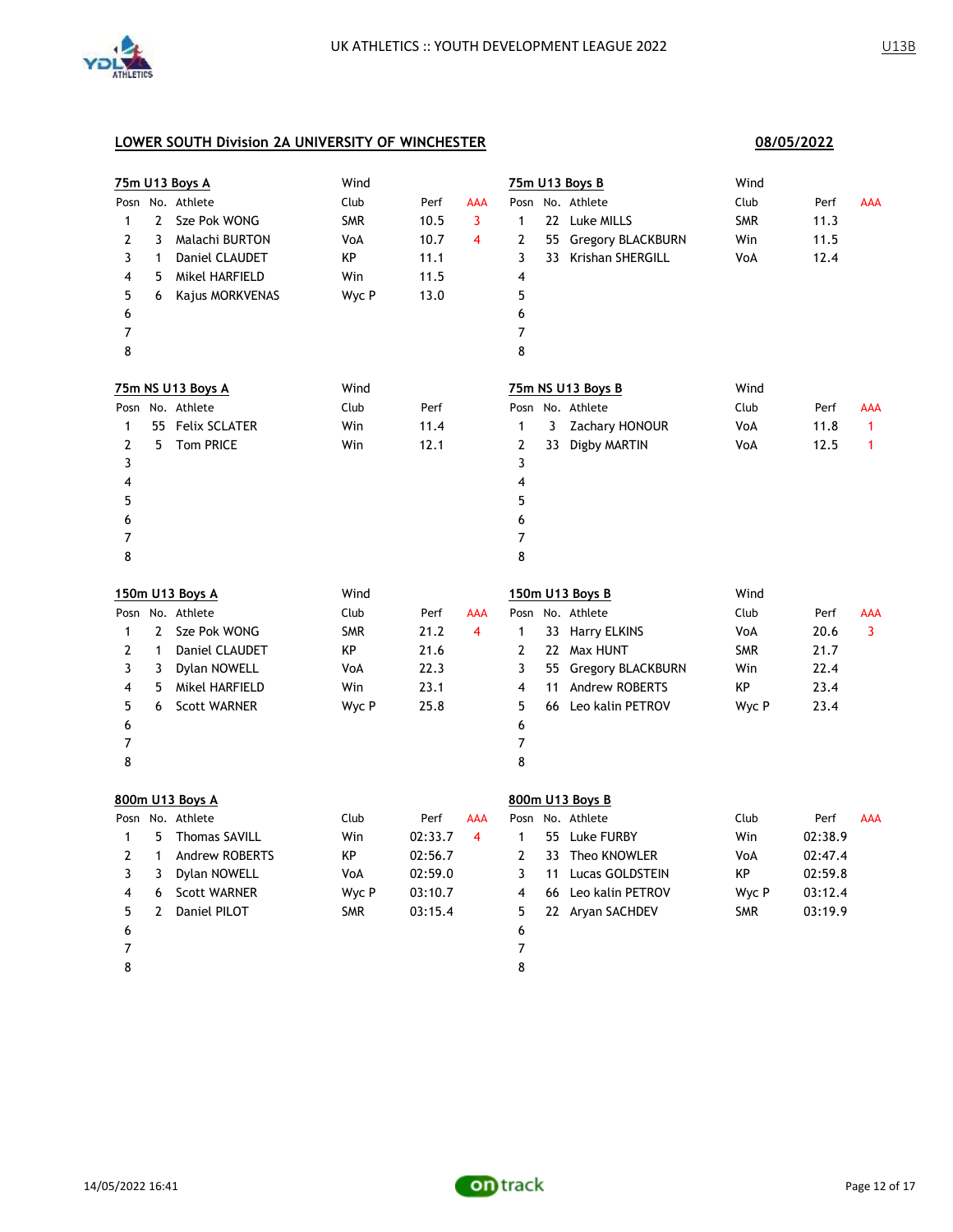

|                |              | 800m NS U13 Boys A        |            |         |            |                |    | 800m NS U13 Boys B     |            |         |            |
|----------------|--------------|---------------------------|------------|---------|------------|----------------|----|------------------------|------------|---------|------------|
| Posn           |              | No. Athlete               | Club       | Perf    | AAA        | Posn           |    | No. Athlete            | Club       | Perf    | AAA        |
| 1              |              | 55 Benno THOMAS MACHLEIDT | Win        | 02:40.8 |            | 1              |    | 66 Kajus MORKVENAS     | Wyc P      | 03:12.9 |            |
| 2              | 3            | Digby MARTIN              | VoA        | 02:52.4 |            | 2              |    |                        |            |         |            |
| 3              |              |                           |            |         |            | 3              |    |                        |            |         |            |
| 4              |              |                           |            |         |            | 4              |    |                        |            |         |            |
| 5              |              |                           |            |         |            | 5              |    |                        |            |         |            |
| 6              |              |                           |            |         |            | 6              |    |                        |            |         |            |
| 7              |              |                           |            |         |            | $\overline{7}$ |    |                        |            |         |            |
| 8              |              |                           |            |         |            | 8              |    |                        |            |         |            |
|                |              | 1200m U13 Boys A          |            |         |            |                |    | 1200m U13 Boys B       |            |         |            |
|                |              | Posn No. Athlete          | Club       | Perf    |            |                |    | Posn No. Athlete       | Club       | Perf    |            |
| $\mathbf{1}$   |              | 55 Iosu HARFIELD          | Win        | 03:55.7 |            | $\mathbf{1}$   | 5  | <b>Oliver FODEN</b>    | Win        | 03:56.1 |            |
| 2              | $\mathbf{1}$ | Euan ROBERTS              | КP         | 04:16.5 |            | $\overline{2}$ | 33 | Jack AMBROSE           | VoA        | 04:29.4 |            |
| 3              | 3            | Zachary HONOUR            | VoA        | 04:20.6 |            | 3              |    | 66 Harry LITTLE        | Wyc P      | 04:45.1 |            |
| 4              | 6            | Louis FILER               | Wyc P      | 04:30.4 |            | 4              |    |                        |            |         |            |
| 5              |              |                           |            |         |            | 5              |    |                        |            |         |            |
| 6              |              |                           |            |         |            | 6              |    |                        |            |         |            |
| $\overline{7}$ |              |                           |            |         |            | $\overline{7}$ |    |                        |            |         |            |
| 8              |              |                           |            |         |            | 8              |    |                        |            |         |            |
|                |              | 75m Hurdles U13 Boys A    | Wind       |         |            |                |    | 75m Hurdles U13 Boys B | Wind       |         |            |
|                |              | Posn No. Athlete          | Club       | Perf    | <b>AAA</b> |                |    | Posn No. Athlete       | Club       | Perf    | <b>AAA</b> |
| $\mathbf{1}$   | 5.           | Sam EVANS                 | Win        | 14.2    |            | $\mathbf{1}$   |    | 55 Tom PRICE           | Win        | 16.7    |            |
| 2              | $\mathbf{2}$ | Luke MILLS                | <b>SMR</b> | 14.9    |            | 2              |    | 22 Aryan SACHDEV       | <b>SMR</b> | 17.9    |            |
| 3              |              |                           |            |         |            | 3              |    |                        |            |         |            |
| 4              |              |                           |            |         |            | $\overline{4}$ |    |                        |            |         |            |
| 5              |              |                           |            |         |            | 5              |    |                        |            |         |            |
| 6              |              |                           |            |         |            | 6              |    |                        |            |         |            |
| 7              |              |                           |            |         |            | $\overline{7}$ |    |                        |            |         |            |
| 8              |              |                           |            |         |            | 8              |    |                        |            |         |            |
|                |              | Long Jump U13 Boys A      |            |         |            |                |    | Long Jump U13 Boys B   |            |         |            |
| Posn           |              | Bib Athlete               | Club       | Perf    | AAA        | Posn           |    | Bib Athlete            | Club       | Perf    | AAA        |
| 1              | 3            | <b>Harry ELKINS</b>       | VoA        | 3.89    |            | $\mathbf{1}$   |    | 33 Dele ALAKURO        | VoA        | 3.60    |            |
| $\mathbf{2}$   | 5            | <b>Tom PATE</b>           | Win        | 3.64    |            | $\overline{2}$ |    | 55 Felix SCLATER       | Win        | 3.59    |            |
| 3              | $\mathbf{2}$ | Luke MILLS                | <b>SMR</b> | 3.64    |            | 3              | 6  | <b>Scott WARNER</b>    | Wyc P      | 3.05    |            |
| 4              | 66           | Leo kalin PETROV          | Wyc P      | 3.49    |            | 4              |    | 11 Euan ROBERTS        | КP         | 2.78    |            |
| 5              | $\mathbf{1}$ | Andrew ROBERTS            | КP         | 3.23    |            | 5              |    | 22 Daniel PILOT        | <b>SMR</b> | 2.29    |            |
| 6              |              |                           |            |         |            | 6              |    |                        |            |         |            |
| 7              |              |                           |            |         |            | 7              |    |                        |            |         |            |
| 8              |              |                           |            |         |            | 8              |    |                        |            |         |            |

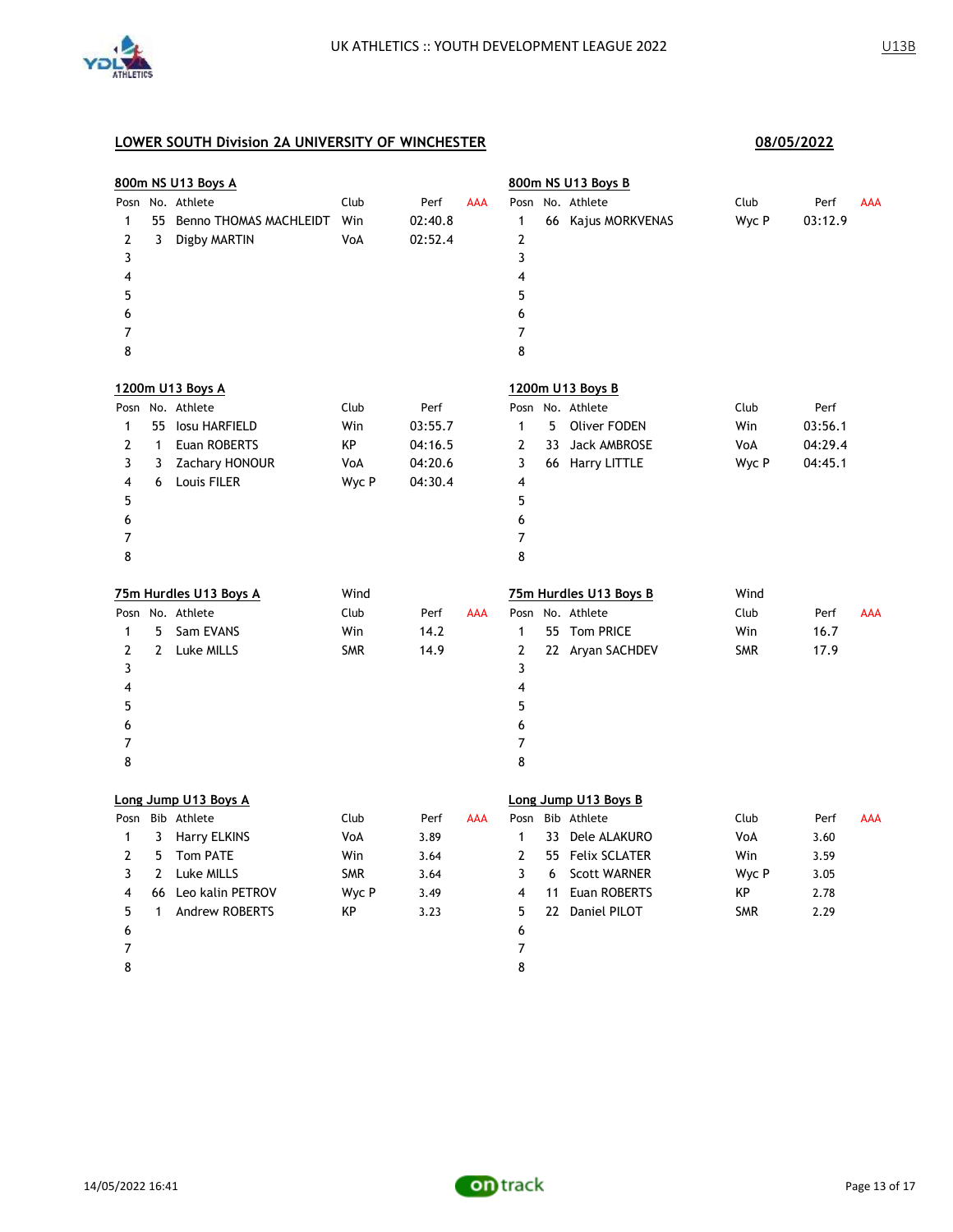

| High Jump U13 Boys A |                  |            |      |     | High Jump U13 Boys B |     |                |      |      |            |  |  |
|----------------------|------------------|------------|------|-----|----------------------|-----|----------------|------|------|------------|--|--|
|                      | Posn Bib Athlete | Club       | Perf | AAA | Posn                 |     | Bib Athlete    | Club | Perf | <b>AAA</b> |  |  |
|                      | 5 Sam EVANS      | Win        | 1.37 |     |                      |     | 55 Tom PATE    | Win  | 1.20 |            |  |  |
| 33                   | Lincoln LEARNER  | VoA        | 1.20 |     |                      | - 3 | Zachary HONOUR | VoA  | 1.05 |            |  |  |
| <sup>2</sup>         | Max HUNT         | <b>SMR</b> | 1.15 |     |                      |     |                |      |      |            |  |  |
|                      | 66 Harry LITTLE  | Wyc P      |      |     |                      |     |                |      |      |            |  |  |

|      | Shot U13 Boys A |                     |            |       |            |              |    | Shot U13 Boys B      |            |       |            |
|------|-----------------|---------------------|------------|-------|------------|--------------|----|----------------------|------------|-------|------------|
| Posn |                 | Bib Athlete         | Club       | Perf  | <b>AAA</b> | Posn         |    | Bib Athlete          | Club       | Perf  | <b>AAA</b> |
| 1    | 5               | Sam EVANS           | Win        | 7.02  |            | 1            | 55 | <b>Felix SCLATER</b> | Win        | 5.35  |            |
| 2    | 22              | Aryan SACHDEV       | <b>SMR</b> | 4.80  |            | 2            | 66 | Kajus MORKVENAS      | Wyc P      | 3.31  |            |
| 3    | 6               | Louis FILER         | Wyc P      | 3.65  |            | 3            | 2  | Sze Pok WONG         | <b>SMR</b> | Χ     |            |
| 4    | 33              | <b>Jack AMBROSE</b> | VoA        | 3.33  |            | 4            |    |                      |            |       |            |
| 5    |                 |                     |            |       |            | 5            |    |                      |            |       |            |
| 6    |                 |                     |            |       |            | 6            |    |                      |            |       |            |
| 7    |                 |                     |            |       |            | 7            |    |                      |            |       |            |
| 8    |                 |                     |            |       |            | 8            |    |                      |            |       |            |
|      |                 | Javelin U13 Boys A  |            |       |            |              |    | Javelin U13 Boys B   |            |       |            |
| Posn |                 | Bib Athlete         | Club       | Perf  | <b>AAA</b> | Posn         |    | Bib Athlete          | Club       | Perf  | <b>AAA</b> |
| 1    | 5               | <b>Tom PATE</b>     | Win        | 18.66 |            | 1            |    | 55 Gregory BLACKBURN | Win        | 18.27 |            |
| 2    | 2               | Max HUNT            | <b>SMR</b> | 17.90 |            | $\mathbf{2}$ | 3  | Malachi BURTON       | VoA        | 12.23 |            |
| 3    | 33              | Lincoln LEARNER     | VoA        | 16.27 |            | 3            | 66 | <b>Harry LITTLE</b>  | Wyc P      | 4.90  |            |
|      |                 |                     |            |       |            |              |    |                      |            |       |            |
| 4    | 6               | Louis FILER         | Wyc P      | 6.84  |            | 4            | 22 | Daniel PILOT         | <b>SMR</b> | X     |            |
| 5    |                 |                     |            |       |            | 5            |    |                      |            |       |            |
| 6    |                 |                     |            |       |            | 6            |    |                      |            |       |            |
| 7    |                 |                     |            |       |            | 7            |    |                      |            |       |            |
| 8    |                 |                     |            |       |            | 8            |    |                      |            |       |            |

### **4 x 100m U13 Boys A**

|     |   | Posn No. Runners                                               | Club       | Perf |
|-----|---|----------------------------------------------------------------|------------|------|
|     | 3 | Theo KNOWLER, Krishan SHERGILL, Harry ELKINS, Malachi BURTON   | VoA        | 57.2 |
|     |   | 2 5 Mikel HARFIELD, Tom PATE, Gregory BLACKBURN, Felix SCLATER | Win        | 59.5 |
|     |   | 3 2 Max HUNT, Daniel PILOT, Luke MILLS, Sze Pok WONG           | <b>SMR</b> | 61.3 |
| 4 6 |   | Louis FILER, Harry LITTLE, Scott WARNER, Leo kalin PETROV      | Wyc P      | 69.4 |
|     |   |                                                                |            |      |

- 
- 
- 
- 

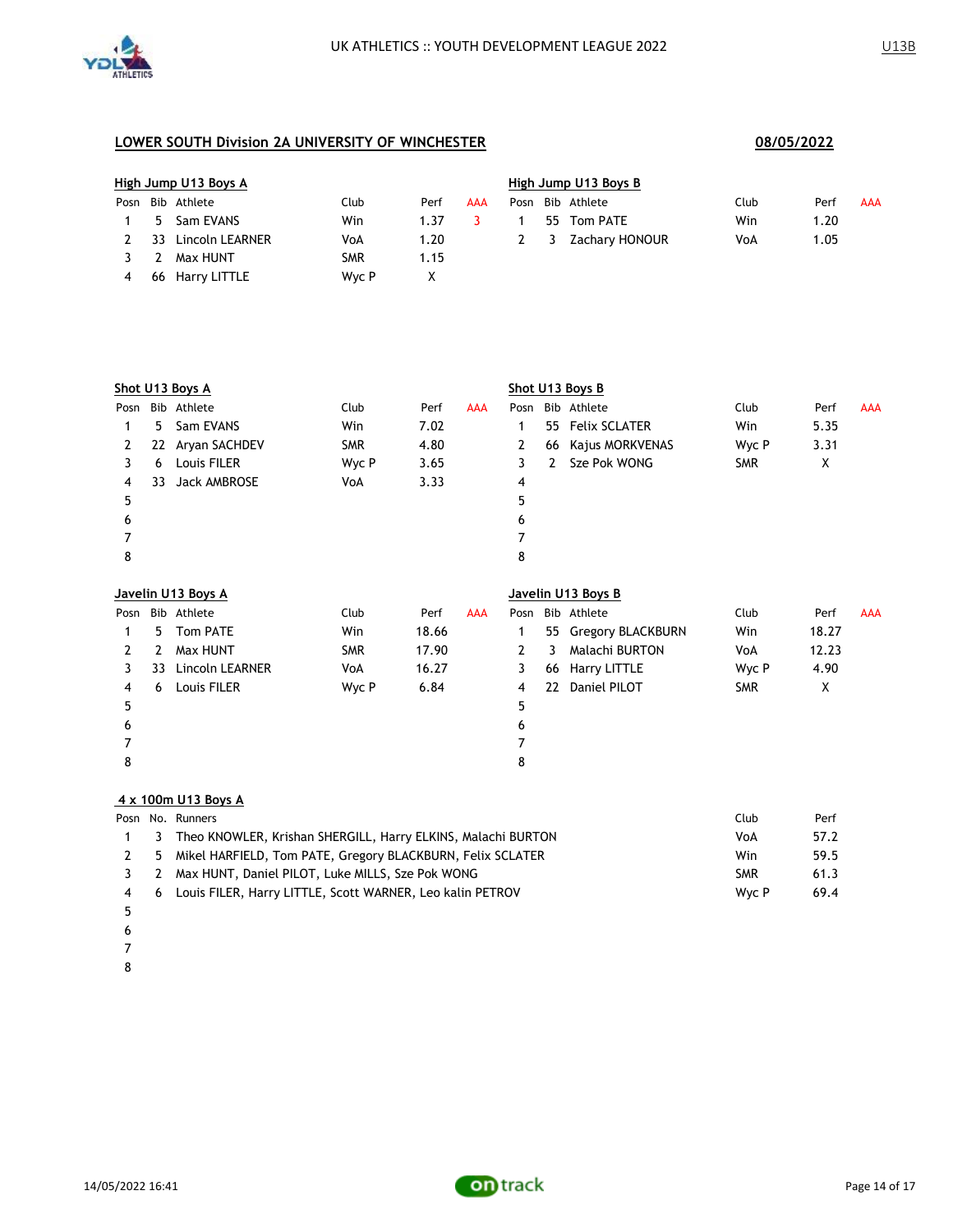

| 75m U13 Girls A |                | Wind                    |            |         |                |                | 75m U13 Girls B | Wind                |            |         |                |
|-----------------|----------------|-------------------------|------------|---------|----------------|----------------|-----------------|---------------------|------------|---------|----------------|
|                 |                | Posn No. Athlete        | Club       | Perf    | <b>AAA</b>     | Posn           |                 | No. Athlete         | Club       | Perf    | AAA            |
| $\mathbf{1}$    | 5              | <b>Amalie CALLISTE</b>  | Win        | 10.9    | 3              | $\mathbf{1}$   |                 | 22 Skye HOLLAND     | <b>SMR</b> | 11.4    |                |
| 2               | 6              | Gabrielle POPE          | Wyc P      | 11.2    | 4              | 2              |                 | 55 Alexa DIVERS     | Win        | 11.5    |                |
| 3               | 3              | Lois GROMNICKI          | VoA        | 11.4    |                | 3              |                 | 33 Zoe PRESCOTT     | VoA        | 11.7    |                |
| 4               | 2              | Matilda SCHAFFER        | <b>SMR</b> | 11.5    |                | 4              |                 | 11 Kiara DUFFY      | KP         | 12.1    |                |
| 5               | $\mathbf{1}$   | Helena SVANSTROM        | KP         | 12.4    |                | 5              |                 | 66 Megan SCARLE     | Wyc P      | 12.7    |                |
| 6               |                |                         |            |         |                | 6              |                 |                     |            |         |                |
| $\overline{7}$  |                |                         |            |         |                | $\overline{7}$ |                 |                     |            |         |                |
| 8               |                |                         |            |         |                | 8              |                 |                     |            |         |                |
|                 |                | 75m NS U13 Girls A      | Wind       |         |                |                |                 | 75m NS U13 Girls B  | Wind       |         |                |
|                 |                | Posn No. Athlete        | Club       | Perf    | <b>AAA</b>     |                |                 | Posn No. Athlete    | Club       | Perf    | AAA            |
| $\mathbf{1}$    | 5              | Sophie BRUSH            | Win        | 11.2    | $\overline{4}$ | $\mathbf{1}$   |                 | 55 Zoe JACK         | Win        | 11.3    | $\overline{4}$ |
| 2               | 6              | Piper BALL              | Wyc P      | 11.8    |                | $\mathbf{2}$   | 66              | Jessica SCARLE      | Wyc P      | 12.6    |                |
| 3               | 3              | Sophie FAWCETT          | VoA        | 12.3    |                | 3              |                 | 33 Isabella LAMBORN | VoA        | 13.0    |                |
| 4               |                |                         |            |         |                | 4              |                 |                     |            |         |                |
| 5               |                |                         |            |         |                | 5              |                 |                     |            |         |                |
| 6               |                |                         |            |         |                | 6              |                 |                     |            |         |                |
| 7               |                |                         |            |         |                | 7              |                 |                     |            |         |                |
| 8               |                |                         |            |         |                | 8              |                 |                     |            |         |                |
|                 |                | <u>150m U13 Girls A</u> | Wind       |         |                |                |                 | 150m U13 Girls B    | Wind       |         |                |
|                 |                | Posn No. Athlete        | Club       | Perf    | <b>AAA</b>     |                |                 | Posn No. Athlete    | Club       | Perf    | AAA            |
| $\mathbf{1}$    | 5              | Lily FLUTE              | Win        | 19.9    | $\mathbf{1}$   | $\mathbf{1}$   |                 | 55 Amalie CALLISTE  | Win        | 21.2    | 3              |
| 2               | 2              | Niamh HUGHES            | <b>SMR</b> | 21.6    |                | $\mathbf{2}$   |                 | 22 Mabel MCCARTHY   | <b>SMR</b> | 22.0    | 4              |
| 3               | $\mathbf{1}$   | Elizabeth HOLYDAY       | KP         | 22.3    |                | 3              |                 | 66 Amanda MITCHELL  | Wyc P      | 25.2    |                |
| 4               | 3              | <b>Ava RALLS</b>        | VoA        | 23.6    |                | 4              |                 | 33 Natasha ROGERS   | VoA        | 25.8    |                |
| 5               | 6              | Sara MOSZCZYNSKA        | Wyc P      | 24.3    |                | 5              |                 |                     |            |         |                |
| 6               |                |                         |            |         |                | 6              |                 |                     |            |         |                |
| 7               |                |                         |            |         |                | 7              |                 |                     |            |         |                |
| 8               |                |                         |            |         |                | 8              |                 |                     |            |         |                |
|                 |                | 800m U13 Girls A        |            |         |                |                |                 | 800m U13 Girls B    |            |         |                |
|                 |                | Posn No. Athlete        | Club       | Perf    | <b>AAA</b>     |                |                 | Posn No. Athlete    | Club       | Perf    | <b>AAA</b>     |
| $\mathbf{1}$    | $\mathbf{1}$   | <b>Tia GARRARD</b>      | КP         | 02:25.6 | $\mathbf{1}$   | $\mathbf{1}$   |                 | 22 Mabel MCCARTHY   | <b>SMR</b> | 02:46.5 |                |
| 2               | 5              | Elodie GILL             | Win        | 02:44.6 |                | $\overline{2}$ |                 | 33 Zoe PRESCOTT     | VoA        | 02:50.5 |                |
| 3               | $\overline{2}$ | Niamh HUGHES            | <b>SMR</b> | 02:53.2 |                | 3              |                 | 55 Zoe JACK         | Win        | 02:51.5 |                |
| 4               | 6              | Kirsten WINTER          | Wyc P      | 03:04.3 |                | $\overline{4}$ |                 | 11 Freya MORAN      | КP         | 02:51.9 |                |
| 5               | 3              | Isabella LAMBORN        | VoA        | 03:24.5 |                | 5              |                 | 66 Megan SCARLE     | Wyc P      | 02:56.1 |                |
| 6               |                |                         |            |         |                | 6              |                 |                     |            |         |                |
| 7               |                |                         |            |         |                | 7              |                 |                     |            |         |                |
| 8               |                |                         |            |         |                | 8              |                 |                     |            |         |                |

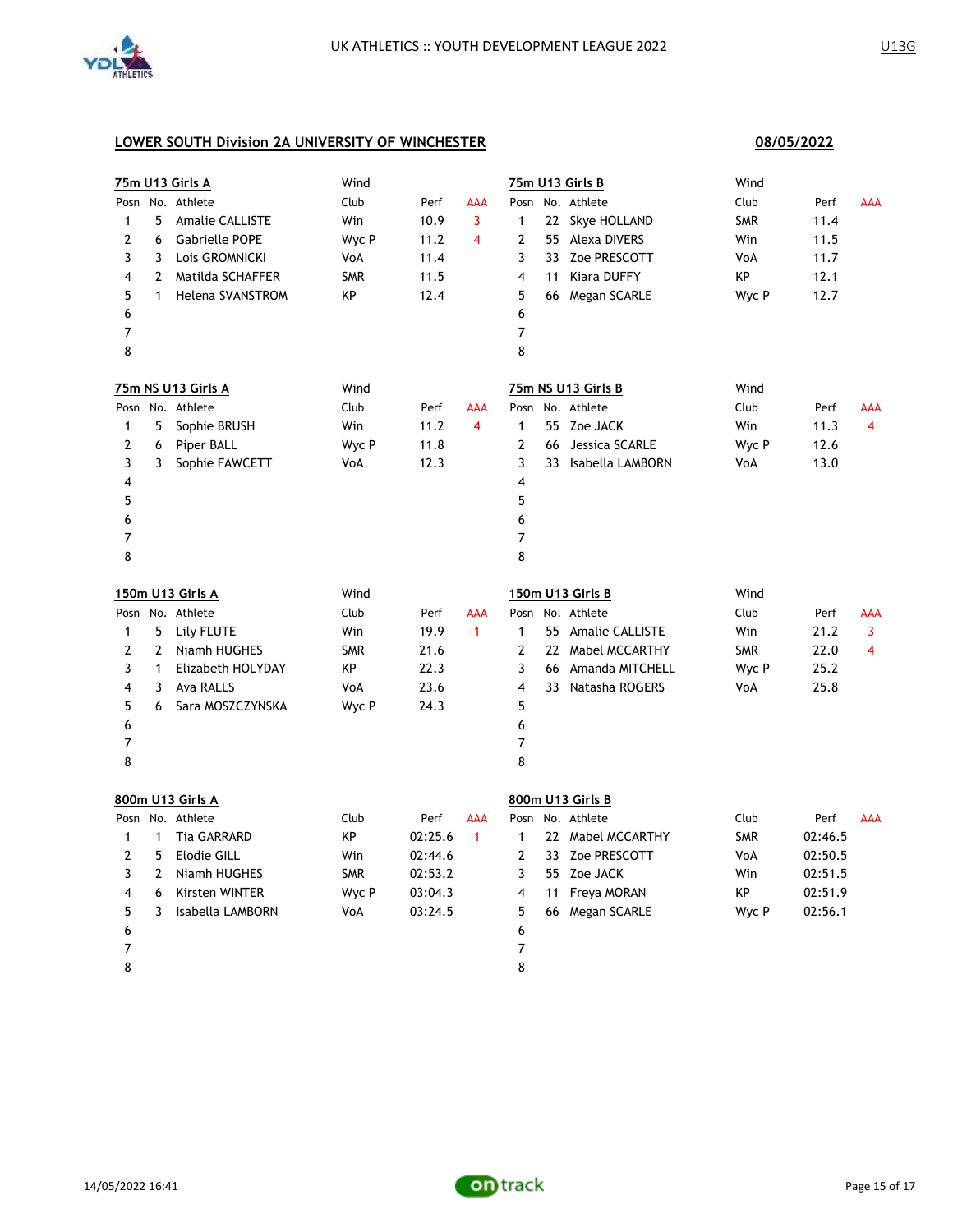

|                                                      |              | 800m NS U13 Girls A                    |             |                 |                |                                                                   |              | 800m NS U13 Girls B                                 |                      |                            |            |
|------------------------------------------------------|--------------|----------------------------------------|-------------|-----------------|----------------|-------------------------------------------------------------------|--------------|-----------------------------------------------------|----------------------|----------------------------|------------|
| Posn<br>1<br>$\overline{2}$<br>3<br>4<br>5<br>6<br>7 | 5            | No. Athlete<br><b>Charlotte AUSTIN</b> | Club<br>Win | Perf<br>03:03.1 | <b>AAA</b>     | Posn<br>1<br>$\overline{2}$<br>3<br>4<br>5<br>6<br>$\overline{7}$ |              | No. Athlete<br>55 Agatha HOLT<br>66 Amanda MITCHELL | Club<br>Win<br>Wyc P | Perf<br>03:12.3<br>03:32.7 | AAA        |
| 8                                                    |              |                                        |             |                 |                | 8                                                                 |              |                                                     |                      |                            |            |
|                                                      |              | 1200m U13 Girls A                      |             |                 |                |                                                                   |              | 1200m U13 Girls B                                   |                      |                            |            |
| Posn                                                 |              | No. Athlete                            | Club        | Perf            | <b>AAA</b>     | Posn                                                              |              | No. Athlete                                         | Club                 | Perf                       | AAA        |
| 1                                                    |              | 22 Ellina PONKRATIEVA                  | <b>SMR</b>  | 04:03.6         | 3              | $\mathbf{1}$                                                      | $\mathbf{2}$ | <b>Alex ANDREWS</b>                                 | <b>SMR</b>           | 04:07.6                    |            |
| 2                                                    | $\mathbf{1}$ | Elizabeth HOLYDAY                      | КP          | 04:26.1         | 4              | 2                                                                 |              | 55 Amber PRICE                                      | Win                  | 04:33.0                    |            |
| 3                                                    | 5            | Eleanor JEPSON                         | Win         | 04:26.7         |                | 3                                                                 | 11           | <b>Kiara DUFFY</b>                                  | КP                   | 04:41.3                    | 1          |
| 4                                                    |              | 33 Alessia DOLAN                       | VoA         | 04:39.9         |                | $\overline{\mathbf{4}}$                                           | 3            | Isabella BANKS                                      | VoA                  | 04:42.2                    | 1          |
| 5                                                    | 6            | Jessica SCARLE                         | Wyc P       | 04:57.7         |                | 5                                                                 |              |                                                     |                      |                            |            |
| 6                                                    |              |                                        |             |                 |                | 6                                                                 |              |                                                     |                      |                            |            |
| 7                                                    |              |                                        |             |                 |                | $\overline{7}$                                                    |              |                                                     |                      |                            |            |
| 8                                                    |              |                                        |             |                 |                | 8                                                                 |              |                                                     |                      |                            |            |
|                                                      |              | 70m Hurdles U13 Girls A                | Wind        |                 |                |                                                                   |              | 70m Hurdles U13 Girls B                             | Wind                 |                            |            |
|                                                      |              |                                        |             |                 |                |                                                                   |              |                                                     |                      |                            |            |
| Posn                                                 |              | No. Athlete                            | Club        | Perf            | <b>AAA</b>     |                                                                   |              | Posn No. Athlete                                    | Club                 | Perf                       | <b>AAA</b> |
| $\mathbf{1}$                                         | 5            |                                        | Win         | 12.1            | $\overline{2}$ | $\mathbf{1}$                                                      |              |                                                     |                      | 12.7                       | 4          |
| $\overline{2}$                                       | 6            | Lily FLUTE                             |             | 13.9            |                | $\mathbf{2}$                                                      |              | 55 Sophie BRUSH                                     | Win<br><b>SMR</b>    | 14.8                       |            |
|                                                      | 2            | Piper BALL                             | Wyc P       | 14.2            |                | 3                                                                 |              | 22 Matilda SCHAFFER                                 |                      | 16.7                       |            |
| 3<br>4                                               |              | Mila BURKE                             | <b>SMR</b>  |                 |                | 4                                                                 |              | 66 Kirsten WINTER                                   | Wyc P                |                            |            |
| 5                                                    |              |                                        |             |                 |                | 5                                                                 |              |                                                     |                      |                            |            |
| 6                                                    |              |                                        |             |                 |                | 6                                                                 |              |                                                     |                      |                            |            |
| $\overline{7}$                                       |              |                                        |             |                 |                | $\overline{7}$                                                    |              |                                                     |                      |                            |            |
| 8                                                    |              |                                        |             |                 |                | 8                                                                 |              |                                                     |                      |                            |            |
|                                                      |              | Long Jump U13 Girls A                  |             |                 |                |                                                                   |              | Long Jump U13 Girls B                               |                      |                            |            |
| Posn                                                 |              | Bib Athlete                            | Club        | Perf            | AAA            | Posn                                                              |              | Bib Athlete                                         | Club                 | Perf                       | <b>AAA</b> |
| 1                                                    | $\mathbf{1}$ | <b>Tia GARRARD</b>                     | ΚP          | 4.61            | $\mathbf{1}$   | $\mathbf{1}$                                                      |              | 55 Alexa DIVERS                                     | Win                  | 3.98                       | 4          |
| $\mathbf{Z}$                                         | 5            | Lily FLUTE                             | Win         | 4.28            | 3              | 2                                                                 | $\mathbf{2}$ | Skye HOLLAND                                        | <b>SMR</b>           | 3.62                       |            |
| 3                                                    |              | 22 Mila BURKE                          | <b>SMR</b>  | 3.89            |                | 3                                                                 | 6            | Kirsten WINTER                                      | Wyc P                | 3.52                       |            |
| 4                                                    |              | 66 Gabrielle POPE                      | Wyc P       | 3.72            |                | 4                                                                 | 11           | Freya MORAN                                         | KP                   | 3.41                       |            |
| 5                                                    |              | 33 Lois GROMNICKI                      | VoA         | 3.14            |                | 5                                                                 | 3            | Alessia DOLAN                                       | VoA                  | 3.14                       |            |
| 6                                                    |              |                                        |             |                 |                | 6                                                                 |              |                                                     |                      |                            |            |
| 7                                                    |              |                                        |             |                 |                | 7                                                                 |              |                                                     |                      |                            |            |